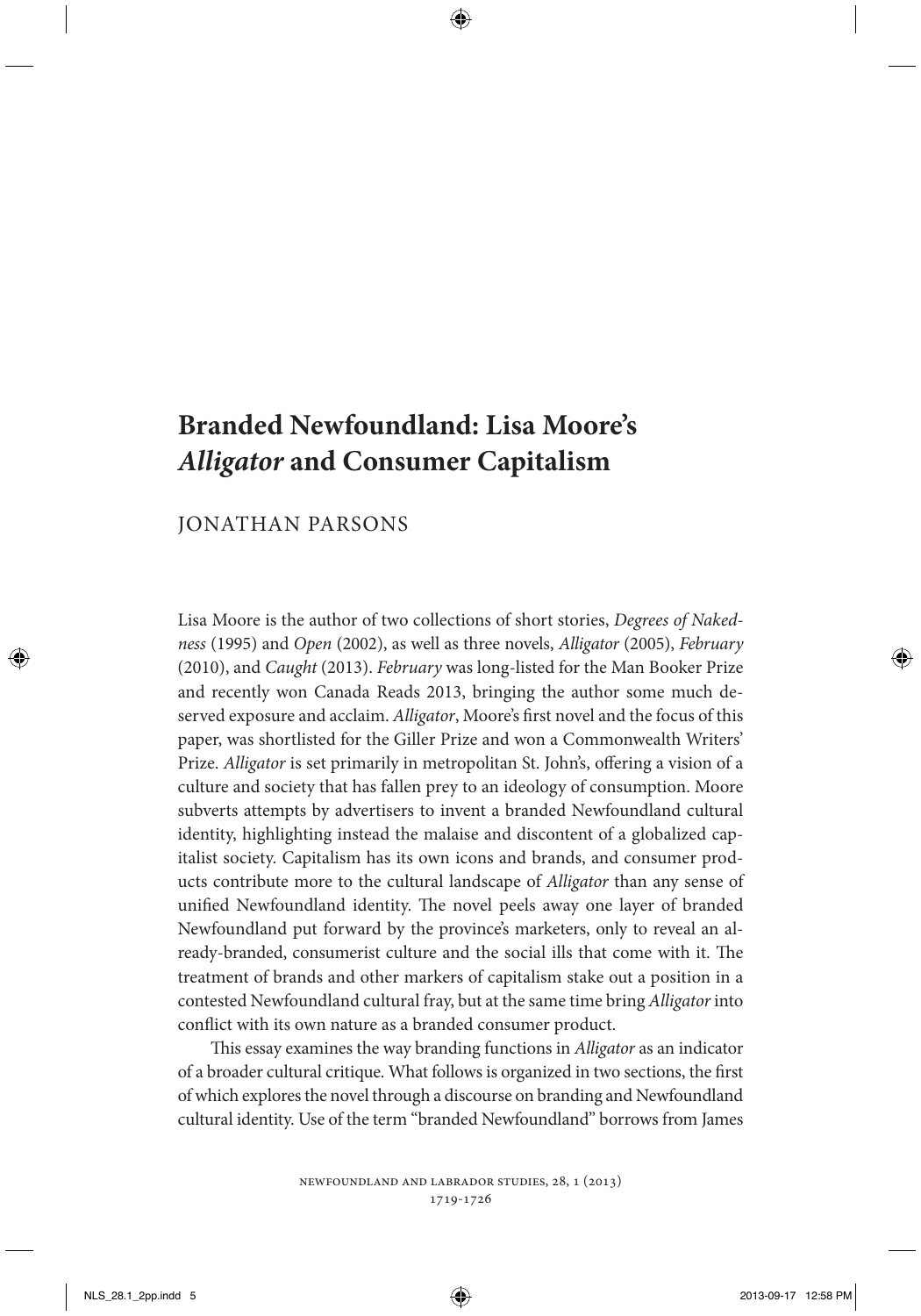Overton's term, "the 'Real' Newfoundland," to refer to an idealized image of the island and its people presented in deliberate cultural interventions, such as the provincial government's recent tourism campaigns. Branded Newfoundland is the so-called real Newfoundland, packaged and placed on the market. It is the TV commercials, the billboards, and the feature articles in airline on-board travel magazines. But it is also the myth and underlying narrative of the brand, its appeal to a nostalgic longing for traditional values and quaint people in a place untouched by the depredations and excesses of modern society. This is not the version of Newfoundland in Moore's novel. Whereas branded Newfoundland is presented as culturally specific, rustic communities, *Alligator* is an urban novel set in the heart of cosmopolitan St. John's. Whereas the people of branded Newfoundland are presented as innocent and pluralistic, the characters in *Alligator* are cynical and self-interested. To speak of the novel as subverting the brand is not to suggest Moore's representation of cultural identity is somehow correct, or to suggest there is a "true" Newfoundland identity against which the brand may be compared. The idea of branding a place as a marketable product only makes sense within a globalized capitalist culture; by resisting tropes of branded Newfoundland, *Alligator* brings to the surface the trappings of consumer capitalism that are ignored or covered over by the exercise of place branding.

The second section of the essay explores the novel through a discourse on consumer capitalism, examining specifically how transnational brands and other icons of capitalism function as a textual strategy in *Alligator*. In consumerist culture, a brand is not just a company name or logo on a product, and a brand is not the same as, and seldom fully realized in, a single advertisement. A brand is, rather, a cultural significance attached to a product. Marcel Danesi (2006: 19) suggests that "brands are no longer perceived to be just 'things' for consumption, but mainly as vehicles for securing a better job, . . . attaining popularity and personal prestige, obtaining praise from others, increasing pleasure, and maintaining health." Not just a product is sold, but an entire myth and culture as well; so brand identity is both the selling point and the qualities supposedly bestowed upon the consumer. The characters in *Alligator* are enmeshed in an intensely branded consumer culture. They are categorized and classed by the places they shop and the brands they wear, and as a result of living in a branded society they experience a general sense of disillusionment and alienation. The novel presents brief moments of protest and outrage; however, many of the characters are victimized by a society that perceives people as commodities. The essay examines this reptilian, consumerist element of capitalism as central to the cultural fabric of *Alligator*.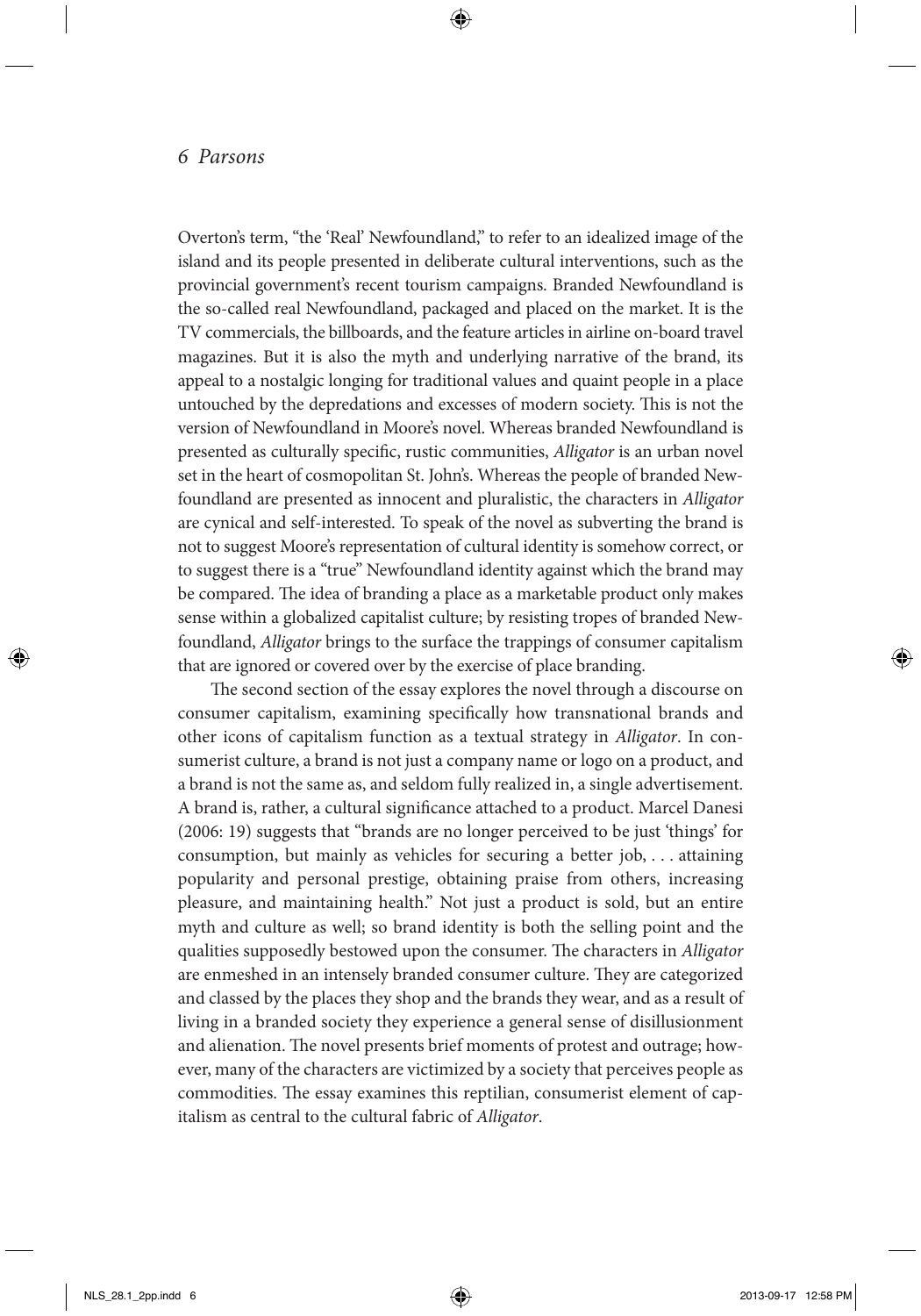#### BRANDED NEWFOUNDLAND IDENTITY

Since the early 1990s, Newfoundland's provincial government has employed professional marketing firms to create a brand for Newfoundland as a tourist destination. One of these companies, Target Marketing and Communications (TMC), was named "Marketer of the Year" by *Progress Magazine* for its 2005 Newfoundland tourism campaign (see Martin, 2007). Some of the company's more innovative advertisements were placed on billboards along the Gardiner Expressway in downtown Toronto, showing an open window looking onto the Newfoundland coast on a bright sunny day. The billboards were draped with white curtains that would blow in the wind. The company also sponsored smog index readings on Toronto radio stations, closing with a reminder that the smog reading in Newfoundland was still zero. Other television ads include images of people playing fiddles; groups of wide-eyed children at the beach; and a young woman in a white dress standing alone beneath a cliff face, staring longingly out to sea.<sup>1</sup>

Some of the more romantic aspects of TMC's ad campaign are potentially reductive in representing Newfoundlanders and Newfoundland culture as idyllic and quaint. A number of critics and theorists of Newfoundland culture and society have emphasized this point. Paul Chafe, in his PhD dissertation on "Place and Identity in Contemporary Newfoundland Fiction," suggests that the tourism campaign presents Newfoundlanders as a "sheltered, simple race" and as "authentic, natural fisher-poets" paraded before a consumer audience (Chafe, 2008: 226). Furthermore, James Overton, in *Making a World of Difference*, describes the province's tourism strategy as predicated on an idealized image he ironically calls "the 'Real' Newfoundland":

> "The 'Real' Newfoundland" is said to be those parts of the province which are remote from towns and highways of major importance. To find "the 'Real' Newfoundland" visitors are urged to "go down the side roads" and "poke into the bays," to "turn to the ocean and 'test' the breeze; smell the salt, the wave torn kelp, the spray washed air, the saturated, aged sand." (Overton, 1996: 106)

The advertising campaign, in Overton's view, presents Newfoundland as a culturally distinct tourist destination by casting the people and landscape as a series of romanticized images and nostalgic stereotypes. Ronald Rompkey has made similar points, suggesting that romanticized notions of the province as culturally distinct have historically been encouraged by the provincial government: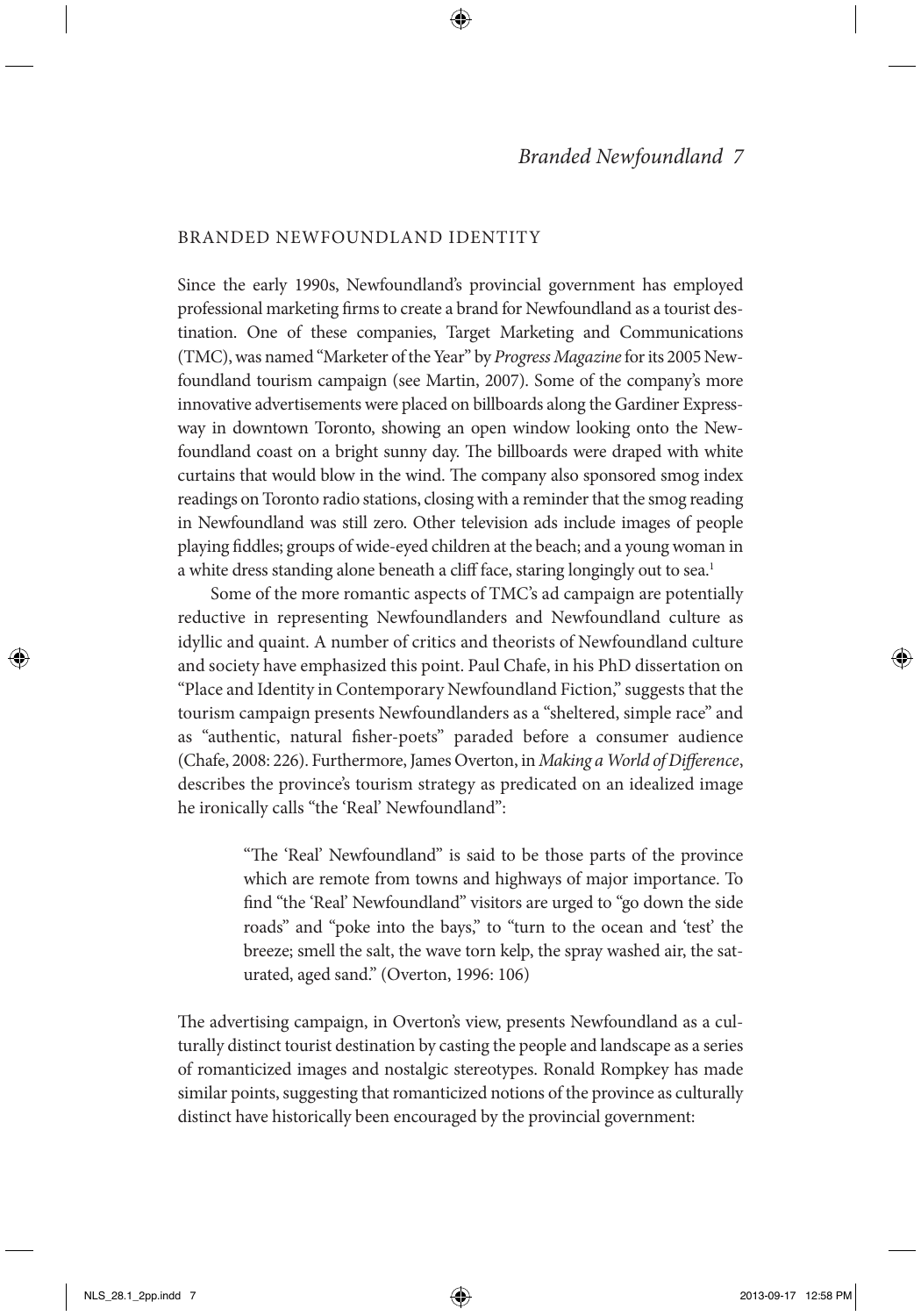Since Confederation, various commentators had associated the peculiarity of Newfoundland life with the notion of an independent and self-reliant people living in small outports, struggling to preserve their milieu against the encroachments of industrialization, welfare, urbanization and the so-called North American values of the late twentieth century — a romantic view based on the reconstitution of the past and perpetuated by folk song collectors and advertisers. . . . Governments had previously embraced such a notion of difference as a doctrine and promoted it as a way of fostering tourism and economic development. (Rompkey, 2006: 63-64)

The provincial government views the culture industry as a viable investment and promotes notions of the province as culturally distinct in order to further political and economic agendas. Tourism has been an integral part of the government's development strategy, and while recently this strategy has evolved into TMC's branding exercise, much of the underlying narrative has remained the same. What has changed is that TMC has used the raw materials of Newfoundland culture, geography, history, and myth to create a brand identity for the province.

In an interview with Jennifer Wells of the *Globe and Mail* (23 Jan. 2009), TMC president Noel O'Dea responds to a question about branding:

> When people use the word "brand" they see it as the name of the package or the name of a country or the name of a product, or they think about the logo.... Really, brands are bundles of meanings and symbols and associations in people's minds, and those are the meanings and associations and symbols that are created largely by advertising.

O'Dea's description of brands is much the same as the notion of brands elaborated by Marcel Danesi, who suggests that brands are a "semiotic act that transforms products into mental phenomena" (Danesi, 2006: 8). A brand is a cultural, connotative meaning attached to a product, and so brand identity is often amorphous and difficult to define. Theorists of cultural branding, such as Douglas Holt, say that brands serve an important function in society and are something people "rely on to express their identity" (Holt, 2004: 5). From this perspective, the idea of Newfoundland as brand is not so much an attempt to pin down a specific identity as to create a vehicle through which the consumer finds an expression or fulfillment of her/himself. Holt suggests that the most successful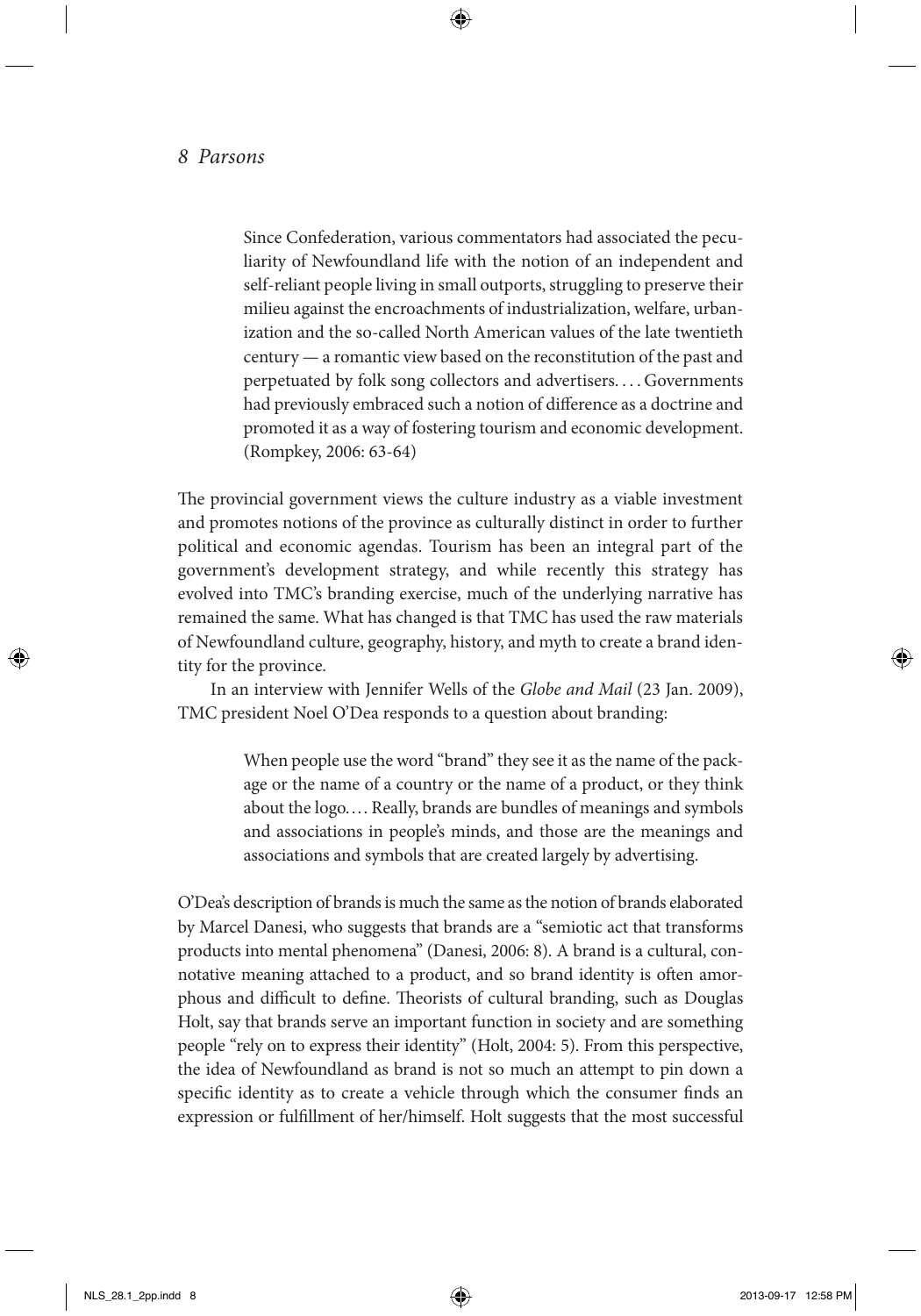cultural brands (not only in terms of tourism) are those that carve out imaginative spaces in populist worlds. A populist world is perceived by consumers as a "folk culture" in which a collectivist, egalitarian ethos prevails (ibid., 58). The characters that inhabit this world "are not motivated by commercial or political interests," and very often populist worlds are set in places "far removed from centers of commerce and politics" (ibid., 59). The underlying appeal of the brand, then, is that it provides an escape from many of the coercive or otherwise oppressive structures people experience in their everyday lives. Branded Newfoundland presents itself as an authentic, populist world along these lines, a place where the consumer can live out the ever more urgent desire for authenticity.

In an interview with Herb Wyile for the *Antigonish Review,* Moore discusses the impact of the province's marketing campaign on Newfoundland culture: "It has been branded. I think the commodification of that culture is an anaesthetizing impulse. As soon as you put fake lamps on George Street, you're destroying that culture. There is no way to produce a culture self-consciously" (Wyile, 2006: 111). Moore goes on to say the province's brand is an "easy strawman" because "once the Department of Tourism has pinned culture down it has already morphed into something else" (ibid., 112). In *Alligator*, Moore resists branded Newfoundland identity, showing that the complexity of experience cannot be easily encapsulated in such typecast characterizations. In her novel, Moore presents Newfoundland as part of the broader national community and also as part of a global village, as Marshall McLuhan theorized the term. Modern consciousness is a global consciousness, formed and influenced by factors distant from individuals — through movies, books, the Internet, and other kinds of media. In *Understanding Media*, McLuhan (1964: 21) says of this global consciousness through technology:

> The aspiration of our time for wholeness, empathy and depth of awareness is a natural adjunct of electric technology. The age of mechanical industry that preceded us found vehement assertion of private outlook the natural mode of expression. Every culture and age has its favourite model of perception and knowledge that it is inclined to prescribe for everybody and everything. The mark of our time is its revulsion against imposed patterns.

Moore uses the imposed patterns of perception in *Alligator* to highlight a general cultural disillusionment. This disillusionment provokes protests, moments of outrage, depression, and even suicide. Characters struggle against their society,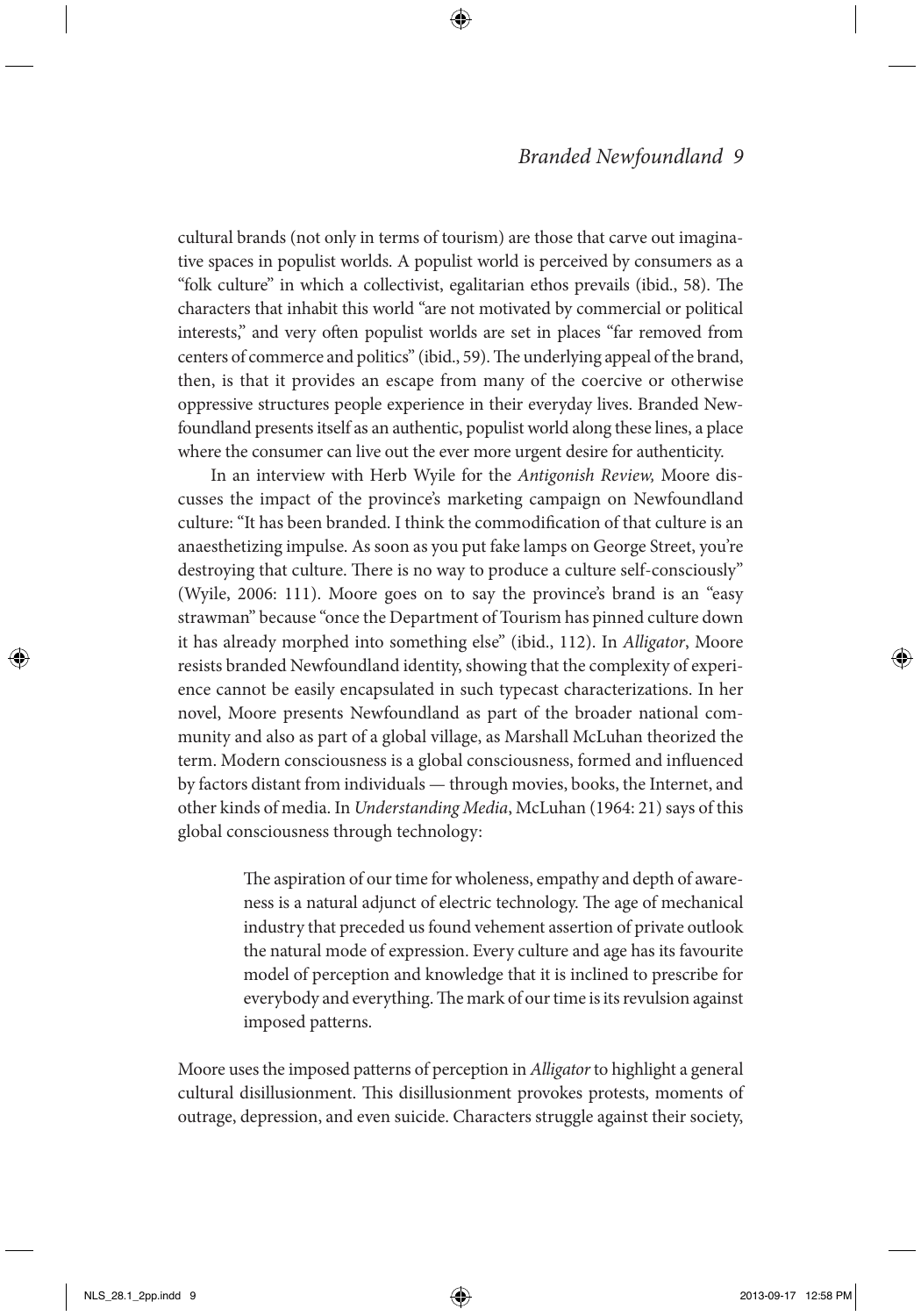against each other, and against themselves to enact functional identities. These identities falter, however, just as Moore's text undoes any sense of a stable Newfoundland identity by depicting it as a contested cultural space.

*Alligator* introduces the influence of media in the opening chapter through the eyes of Colleen, a 17-year-old, who has been "downloading the beheadings off the Net" (2), an allusion to the videos circulating online during the Iraq War. The novel begins with Colleen describing another film she is watching, a "training video about safety in nuclear power plants" (1). The video cuts to a scene where a man "puts his head in an alligator's mouth" (2) and "unfortunately, a drop of sweat falls onto the alligator's tongue and triggers an instinctive response" (7). The safety film she is watching "is before the twin towers and web sites that show a mounted rifle aimed at a corral of exotic animals" that can be shot "from your armchair" and then delivered "on ice chips, via PayPal" (4). Other characters in *Alligator* are equally influenced by media, such as when Madeleine, Colleen's aunt, is profoundly impacted by a photograph of a hooded Iraqi detainee (174). Madeleine at one point also recognizes that Colleen's act of rebellion, sabotaging bulldozers, is influenced by mass media: "There was a blast of flame in every news box along Water Street. Was it Iraq or Sudan? Why wouldn't the girl rebel. Who could walk past these boxes and do nothing?" (303). Colleen is not passively imbibing media, and her subjectivity is informed, in this way, by global influences, in contrast to the supposed quaintness or isolation of branded Newfoundland.

Will Smith has noted the global consciousness in *Alligator*. Smith says that the novel is a reflection of regional identity as informed by mass media and that "the attempt at constructing an authentic place-voice must acknowledge characters' access to global influences" (Smith, 2007: 40). Lawrence Mathews, in his "Report from the Country of No Country," notes this same characteristic of Moore's work, suggesting that while Moore's stories are set in Newfoundland their subject matter concerns more than specifically local issues; the characters in her stories "[do not] look to the collective past for the cause of or solutions to their current predicaments" (Mathews, 2004: 14). In *Alligator* the characters are connected to the world through media and St. John's is not depicted as an isolated place. The narrative boasts a long list of specific place names from most every part of the globe, which quantifies the globalized consciousness in Moore's Newfoundland. Moore's characters travel outside of the region for work and holidays, reflecting an identity that is permeated and informed by global interaction.

Further examples of an influx of culture and media are the direct references to music and songs. There are allusions to such songs as "Bridge over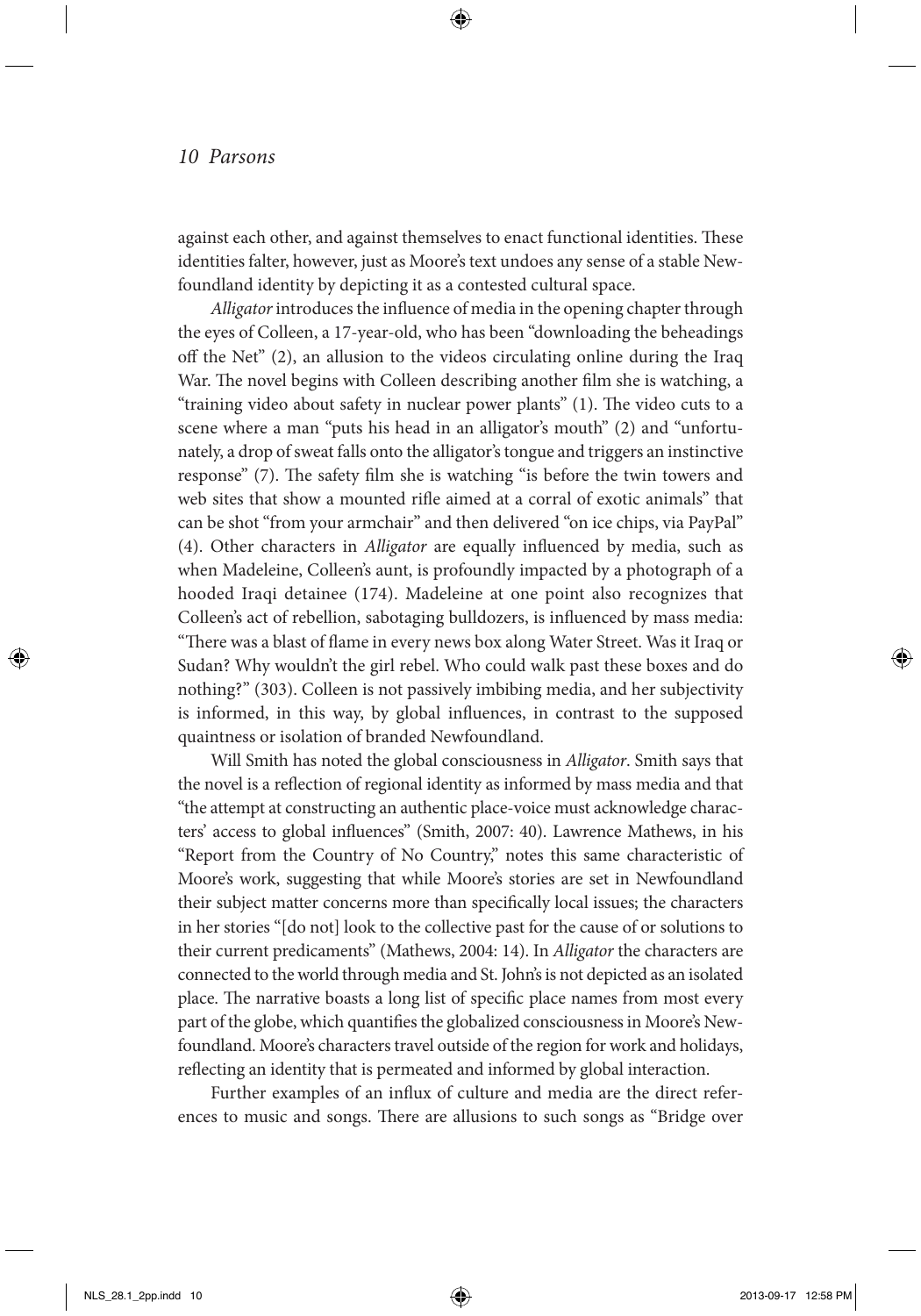Troubled Water" (45), "You Can't Always Get What You Want" (136), and "Paradise by the Dashboard Lights" (136), all of which are heard in pubs in St. John's. The closest thing in the narrative to a traditional Newfoundland song is the hotdog salesman, Frank, humming a few bars of "My Bonnie Lies over the Ocean" (212), which is a traditional Scottish song. Even though most of the narrative is set in downtown St. John's, there is no mention of any traditional Newfoundland music. Frank hears that the Russians who moved into the unit upstairs have brought violins. He says that their music was "the same as Newfoundland music or it had turned into Newfoundland music or all music was the same, always, and this was just another example of that" (161). Some books and works of literature that *Alligator* names are indicative of an influx of global culture into the narrative space: *The Futurist Manifesto* by F.T. Marinetti,<sup>2</sup> the foundational text of the Futurist avant-garde art movement, and *The Magic Mountain* by Thomas Mann.3 No specifically Newfoundland texts are mentioned other than the local newspapers. Most of the print material comes from outside the province, and even in the local papers there is a dominance of outside influence, imagery, and stories. Moore's characters in *Alligator* do not conform to any notion of a distinct regional identity, and the cultural factors that influence and shape their subjectivity are not only local, but are formed through interconnectedness with a globalized world.

While rejecting cultural specificity, the novel engages branded Newfoundland by subverting cultural icons associated with the tourism industry. One Newfoundland cultural symbol referenced numerous times in the novel is George Street.<sup>4</sup> George Street is a car-free road "with bars on both sides and is famous now for the festival, which is just drinking all night long" (133). The street in *Alligator* has been renovated to look quaint and historic: "George Street was full of crowds, there was a band outdoors, people had plastic cups of beer .... The city had done up George Street to look like drinking was a Newfoundland tradition. But the old-fashioned street lights were brand new" (138–39). *Alligator* shows a version of this famous little street different from the one the province's tourism board promotes, one that is "covered in garbage, drunks lurching," and where taxi drivers are "dragging vomiting drunks in and out of cars" (133–34). This is not the nostalgic or quaint tourist destination that has been marketed. Frank, who works selling hotdogs, "has a permit for the corner of George Street, which is the best spot in the city" (133). And though Frank "didn't like to drink" (137) and isn't one to frequent the bars on the street, he holds a constant vigil over this cultural nexus at his hotdog stand. The version of George Street Frank witnesses is filthy, vile, and repulsive. And while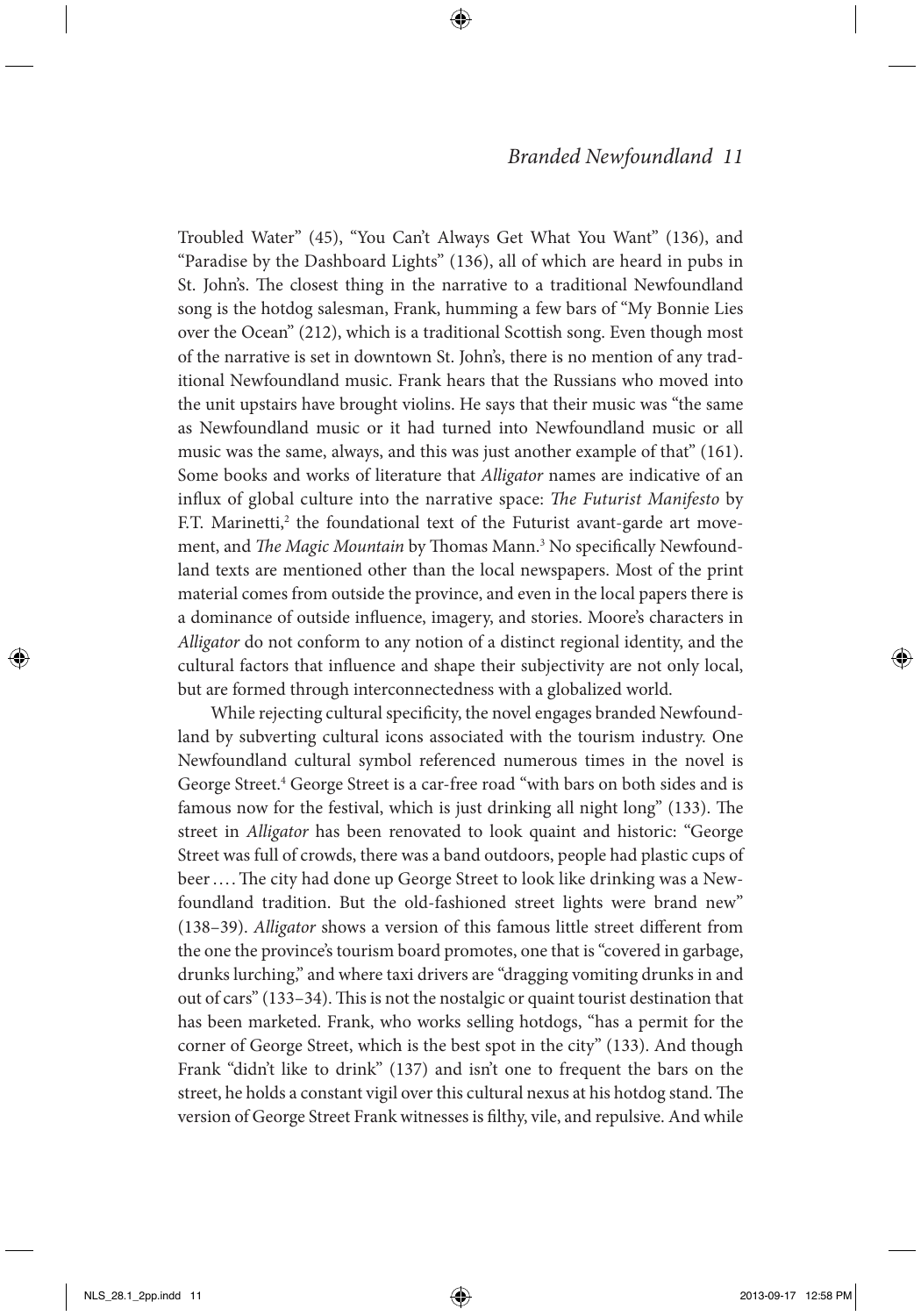the tourists flock to the destination to take in the richness and vitality of a distinct culture, he sees the shallowness and vanity, the garbage and the dirty side of the culture industry. The romanticized vision of branded Newfoundland as a tourist destination is anything but the reality to be found on George Street in the novel, and this cultural icon is, thus, deconstructed.

A further cultural icon associated with the branding exercise is the massive cruise ship looming in the harbour.5 The cruise liner is visiting the city for a few days and has offloaded thousands of tourists. The ship indicates, once again, a broader discourse on cultural tourism, and more specifically the success of the branding exercise. It is referenced numerous times in the text, but one instance highlights the oppressive effects of the branding exercise when a society must conform to its brand. The character Mr. John Harvey is a "downtown vagrant" who "wore an army surplus parka done up to the chin," even on a hot summer day (81). He is having a coffee in the food court of Atlantic Place, a commercial office building overlooking the harbour, where Colleen and her mother are waiting for a court appointment, when "a cruise ship crept into the window frame. There were thousands of black portals . . . a monstrous vessel casting a cool shadow over the families walking along the harbourfront" (82). Harvey approaches the table where Colleen and Madeleine are seated, and a few police officers, who are also in the food court having coffee, respond to his approaching the mother and daughter. One officer says as they shuffle him away, "he's had his coffee and now he has to have a nice stroll in the sunshine. Let me walk you to the door. . . . There's a cruise ship in the harbour" (86). In "Re-Placing Regionalisms," Smith says this segment of the narrative is an example of Moore giving voice to a liminal character (Smith, 2007: 39); however, this part of the text seems more a liminal character being silenced than given voice. Harvey, in this part of the narrative, is out of place, and is quickly ushered out of the scene by the police, and also out of the story. Harvey is a symbol of the unequal realities of the city, in contrast to the supposed pluralism of branded Newfoundland. This is a point in the novel, as Chafe (2008: 9) puts it, that "readers become aware of another Newfoundland place, the St. John's underworld — a place not considered by the tourism industry." This segment of the narrative can be likened to notions of the anaesthetizing impulse of cultural tourism, advertising the city as quaint and historic by hiding away what is unpleasant to see. No tourism department would want to advertise the inequalities and social problems of the destination as a selling point, and the enforcement of brand identity is shown in Moore's novel when Harvey is quickly taken away by the police. Ominously, he disappears henceforth from the text.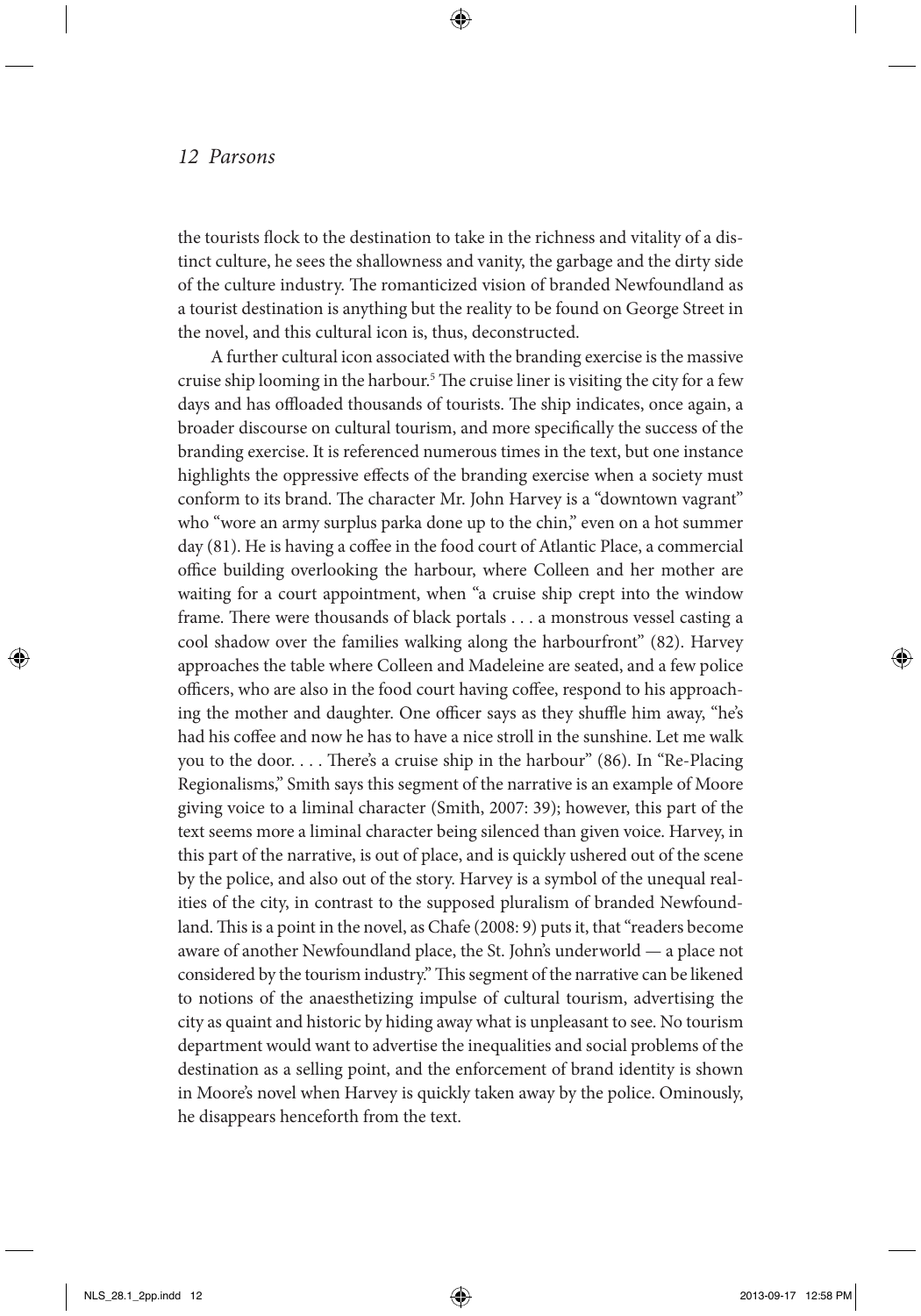Theorists of place branding have identified a number of ethical issues that arise as a result of commodifying a people and a specific geographic space. Andrea Insch, in her introduction to a special issue of the journal *Place Branding and Public Diplomacy*, says that the "undesirable consequences of place branding are often overlooked. Detrimental outcomes of place making, such as wasteful investment, uneven development, social inequality and environmental damage, are likely to cause concern among stakeholders, but typically do not receive the attention that they deserve" (Insch, 2011: 151). Efe Sevin's article in the same special issue suggests the potential for the branding exercise to change the cultural landscape of a place, since "the brand of a place is directly related with its actual performance. This argument supports the idea that in order to alter the perception of a place, the place itself is required to change" (Sevin, 2011: 161). In practical terms, this can amount to a covering over or displacement of those things not conforming to the brand identity. Overton (1996: 118) discusses this with regard to Newfoundland culture when he notes, "Once 'the "Real" Newfoundland' exists as an idea, it is fed back onto the landscape and the pattern of people's lives. A whole set of government actions is undertaken to make reality conform to this image." Overton elaborates on this point:

> Why bother writing about such an insignificant phenomenon as "the 'Real' Newfoundland"? In capitalism, a dominant way of life and thought is widely diffused throughout society in all spheres. Seemingly "innocent" ideas, especially those presented in the form of cultural traditions and myths, function on a wide scale to mask the realities of the system and so help perpetuate the existing order. We partially accept such ideas because they speak powerfully to our experiences, dissatisfactions and hope. (Ibid., 122)

Moore does not mask these realities in *Alligator*, but intensifies them. By subverting the brand, *Alligator* brings to light coercive aspects of consumer capitalism that ensure conformity to social, economic, and cultural norms. By rejecting the simplistic ideas wrapped up in branded Newfoundland the novel engages forcefully with capitalist consumer culture. Indeed, because it is dissonant with even those connotations of the brand that speak fundamentally to Newfoundland experience, as Overton puts it, the cultural landscape of the novel is deeply unsatisfying.

Although this discussion of *Alligator* and branded Newfoundland reveals a dichotomy, the novel does not represent an authentic Newfoundland cultural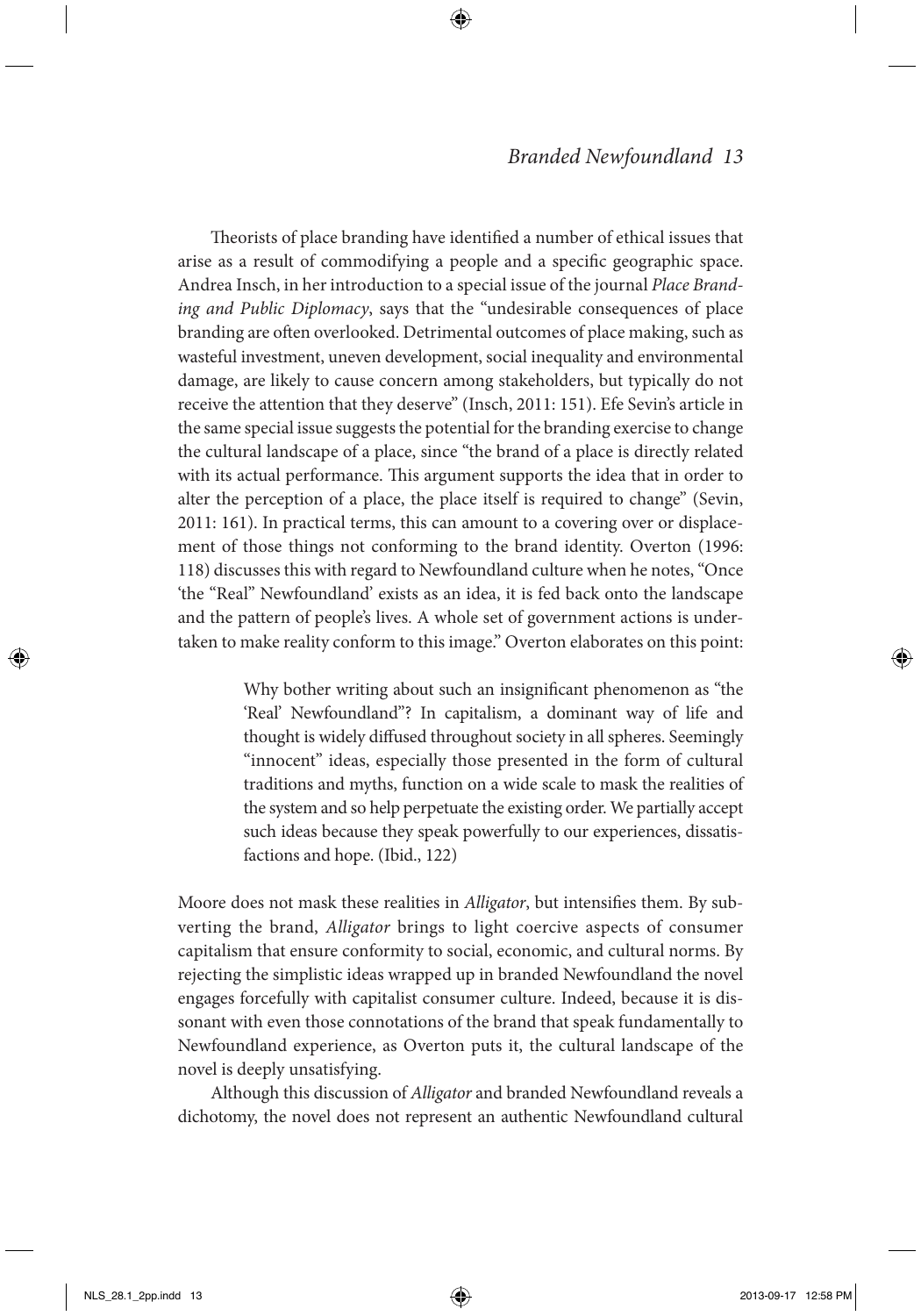identity that exists in opposition to the brand. Furthermore, if a novel or cultural production presents a pluralistic, quaint, or otherwise romantic image of Newfoundland, that portrayal is not necessarily inauthentic. Part of Moore's project in *Alligator* is to trouble this dichotomy and to show that any such limiting ideas about cultural identity are problematic. One way this is accomplished is by avoiding monolithic or totalizing notions of Newfoundland cultural identity. The closest *Alligator* comes to constructing a specifically Newfoundland cultural identity is through the character of Madeleine, who is a film producer involved in a project to "capture the history of Newfoundland" (199). She has set out to "transfigure human experience," and in her film she wants to show a "Gothic, vicious landscape, a curse, a new kind of beauty." She says that the film should have "turnip soup and fish flakes and scurvy . . . pouting orphans with sunken eyes and scabby knees" (177). But even though the film is an image of "Newfoundland before Confederation," Madeleine insists that the horses for a particular scene be imported from Austria (198). She is obsessed with authenticity and representing historical accuracy, yet the difficulty of realizing her vision pushes her to make "artistic" concessions, and also takes a heavy psychological and physical toll. She is quite literally haunted throughout the narrative by the spectre of Bishop Fleming,<sup>6</sup> a nineteenth-century Newfoundland cultural icon who features in her movie; and the novel closes with Madeleine's untimely death. One of the main stressors leading to her heart attack is the horses for the movie, which were delayed on a freighter that was "stuck in the ice" (198). Madeleine arranges a meeting with the premier of the province and asks him for help with this dilemma, to which the premier responds, "I think we can do something. . . . I can get those horses over here" (200). He intends to have the horses helicoptered in from the stranded freighter. Yet Madeleine later learns "it was impossible . . . they would not helicopter the horses in, was she crazy? The animals would die of panic" (226). This segment of the text is an unsubtle comment on the ineptness of the provincial government's attempts to encourage cultural productions in Newfoundland. Since the film remains unfinished at the close of the story, the realization of Madeleine's vision of Newfoundland cultural identity remains speculative and abstract.

Madeleine's part in the narrative does not suggest what authentic Newfoundland cultural identity is or ought to be, but rather disrupts the idea that cultural identity is something one can or should try to produce deliberately. Moore, in *Alligator*, is concerned with the way economic interests have co-opted culture, and many of the issues the novel probes relate to the effects of consumer capitalism on individual subjectivity. Culture, in the imaginative world of the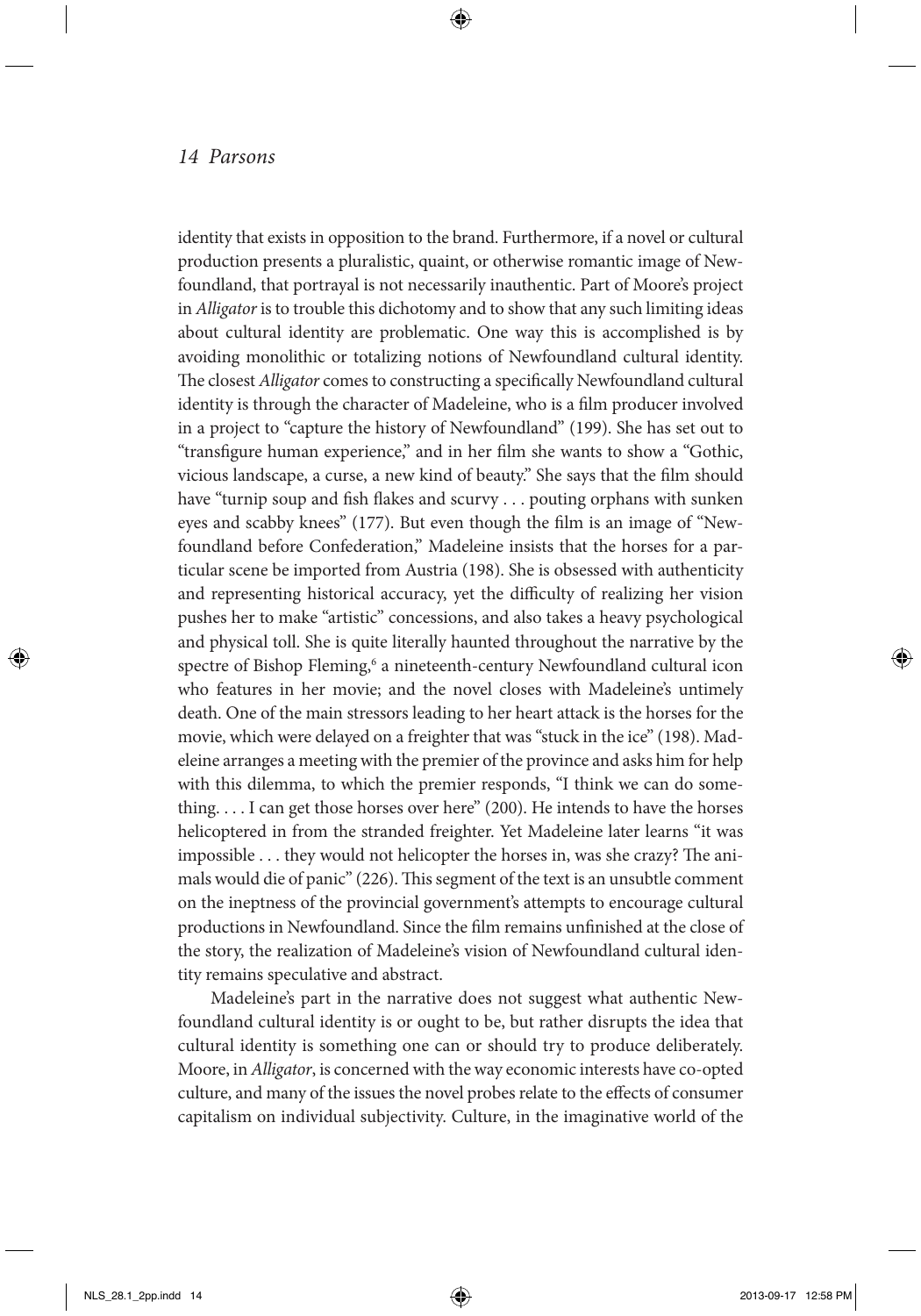text, is determined in no small part by the movement of capital, by the dynamics of capitalist systems of production, consumption, and control. The local, that is to say the city and its physical geography in Moore's text, has an influence on the characters' lives; however, the cultural landscape is dominated by transnational brands and other icons of consumer capitalism, which contribute to the way characters categorize one another and understand themselves. The following section examines, from a different perspective, branded Newfoundland, not one that has merely been branded by a tourism campaign, but branded by the cultural hegemony of globalized consumer capitalism.

#### Consumer Capitalism in *Alligator*

Consumer capitalism is a theory of political economy that focuses on consumption and consumer behaviour as a driver of capitalism. This theory does not take as primary the relation of the worker with the means of production, but rather the role of the worker (and everyone else in society) as consumer. In *Consumer Capitalism*, Anastasios Korkotsides (2007: 33) argues that consumer capitalism implies a new understanding of the alienation inherent in capitalist society: "The product of alienated labour cannot be an object of non-alienated discretion by workers as consumers, since alienated workers cannot be transformed, as they move from the factory floor to the shopping centre, into emancipated consumers. . . . It is alienated consumption that drives capitalism." This is to say that capitalism not only relies on the exploitation of the worker's labour, but also, and necessarily, requires the worker's participation in the consumer economy. Consumer capitalism, ideally viewed, creates the conditions for a self-propelling consumerist culture; but Korkotsides notes that it is also a culture that has "evolved into a global culture of acquisitive rationalism that masses made into their own cause and way of life" (ibid., 77).

Various theories of consumer capitalism take up different positions on the degree to which branding and advertising are a force of cultural coercion and domination. Dissident perspectives, such as Naomi Klein's *No Logo*, see consumer capitalism as an attack on cultural diversity, because despite the promises of self-realization and self-expression central to the branding myth, "market-driven globalization doesn't want diversity; quite the opposite. Its enemies are national habits, local brands and distinctive regional tastes" (Klein, 2009: 130). Somewhat more conservative perspectives, such as that of Conrad Lodziak in *The Myth of Consumerism*, suggest that theories of consumer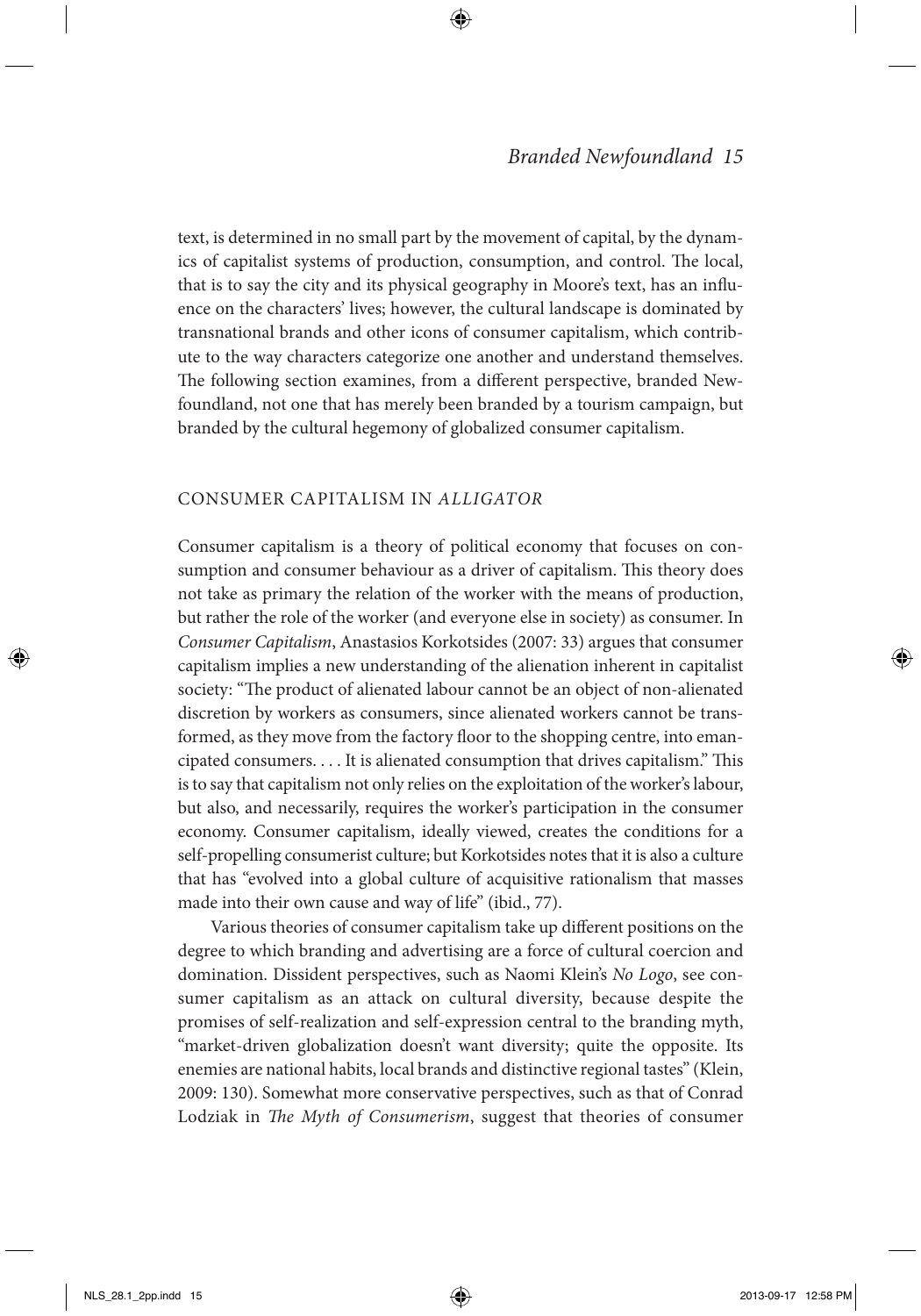capitalism go too far and risk oversimplifying if they take advertising and branding as an entirely coercive exercise. Nonetheless, Lodziak qualifies his arguments by noting, "advertisers do *attempt to manipulate and deceive* and these attempts *may be effective* on the most vulnerable. Among the most vulnerable I include pre-teens, youth . . . and those with a fragile self-identity" (Lodziak, 2002: 64; emphasis in original). An analysis of branding and consumer capitalism in *Alligator* does not necessitate a dogmatic view on this issue, but it is worth noting, nonetheless, because this question of branding and subjectivity is raised by the treatment of branding in the novel.

Brands and other signs of consumer capitalism dominate the cultural landscape in *Alligator*. Moore's particular use of language, her textual strategy, depicts an intensely branded society, one in which the very identity of the characters is a function of consumer products. In terms of narrative construction, this is achieved through the sheer number of brands named. Textual allusions to branding, to products and large companies in *Alligator*, include Cosmo (3), Aqua Velva (23), Tim Hortons (27), Wal-Mart (32), Comet (34), Dumpster (172), Pledge (172), and Jaguar (228), to name only a few. Of these many references to brands, Wal-Mart (more recently rebranded as "Walmart" by this US-based retail giant) is perhaps most often mentioned, and *Alligator* presents two specific instances of this brand. One instance is when Colleen remembers a time she and her mother had gone to Wal-Mart on Christmas Eve to buy a gift for her stepfather. She decided on a bottle of Aqua Velva, which ultimately ends up "in the cupboard under the sink in the guest bathroom" (34). It was the first gift "Colleen had ever picked out by herself" (23), but it was a poor choice in some respects, since as far as Colleen knew "he had never used cologne of any sort in his life" (31). When Colleen and Beverly first entered Wal-Mart, they were "greeted by a woman in a white plastic apron" (23). This greeter could have been another character in the novel, Frank's mother. In a later segment of the novel, Frank recollects a tap-dance recital at Christmas and how his mother, in order to see him perform, swapped shifts at the Wal-Mart where she worked. The narrator says that Wal-Mart workers "were mostly single mothers or teenagers or older men who had suffered some version of emotional collapse that made them incompetent at their previous jobs. They were working at Wal-Mart because other options hadn't panned out" (130). Frank remembers that his mother came home after her shift and soaked her feet in a tub of hot water and Epsom salts because "she was on her feet all the time and she had varicose veins, zigzagging veins . . . lumpy and blue as ink." These presentations of Wal-Mart destabilize and make ambivalent the happy-face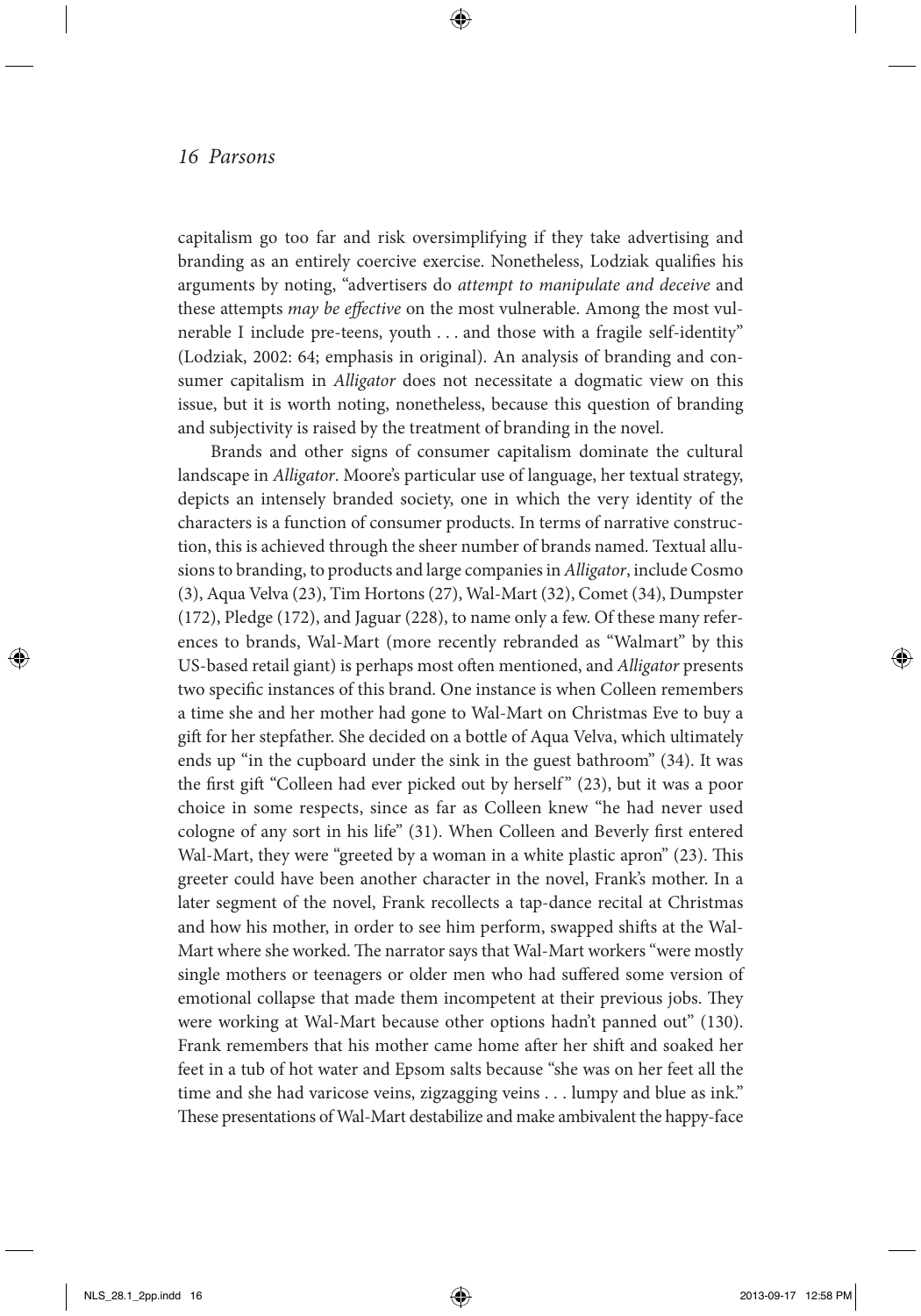logo. The consumerist vortex Colleen encounters, with "giant Christmas bulbs hanging from the rafters, carols bubbling wordlessly through the overhead speakers, shoppers in bright coats rushing forward and away" (23), is placed alongside the physical damage etched on Frank's mother's body. *Alligator* recasts this iconic brand as vacant, since Colleen buys a frivolous gift (that no one will ever use) while workers like Frank's mother are struggling to make ends meet and paying a physical toll.

Wal-Mart is linked not only with convenience and cheap prices for customers, not only with consumerism and consumption, but also with notions of a class divide. Class is signified in the novel through brands and through the places characters shop, accentuating the inequality in the city. There are the many references to shopping malls, department stores, and other businesses, and the narrative shows the implications of what wearing a certain brand means in social terms. When Colleen shows up for the first day of her court-ordered youth diversion program, she finds that the other young people there "slouched, stank of body odour, and cigarettes, and they all wore velour pants from Zellers . . . they had the look of low intelligence, which was the nicest way she could think to put it" (219). Zellers, in *Alligator*, is where the working class buys clothes, and Colleen recognizes that there are "class differences and flares of temper and social injustice that had created the divide between her and them" (219). This segment of the narrative shows how Colleen identifies and classifies those around her through brands and products, but also indicates a class conflict, one that is exacerbated by consumer capitalism.

Class distinctions are perhaps best expressed in *Alligator* through the character Frank, who seems destined to become an independent hotdog salesman until his illusion of class mobility is shattered and his dream falls apart. He has worked towards becoming a member of the petite bourgeoisie (a small business owner), but by the close of the novel he has rejoined the proletariat (working class). Frank is classified, like other characters in the novel, by products and by shopping at particular businesses. One example is when Frank remembers looking for dishes at the Salvation Army, trying to find a lid for his sugar bowl and not willing to accept one that was only close to matching: "He never wanted close again. He had been living with close his whole life" (207). His mother had brought him to this Salvation Army store "since he was born," and so Frank has always been of working-class background. Selling hotdogs is not what he envisions as the ideal job, but since he has a juvenile record and no formal education, he has few options in his quest for upward mobility in a free-market economy; he must try to better himself by his own guile and effort. However,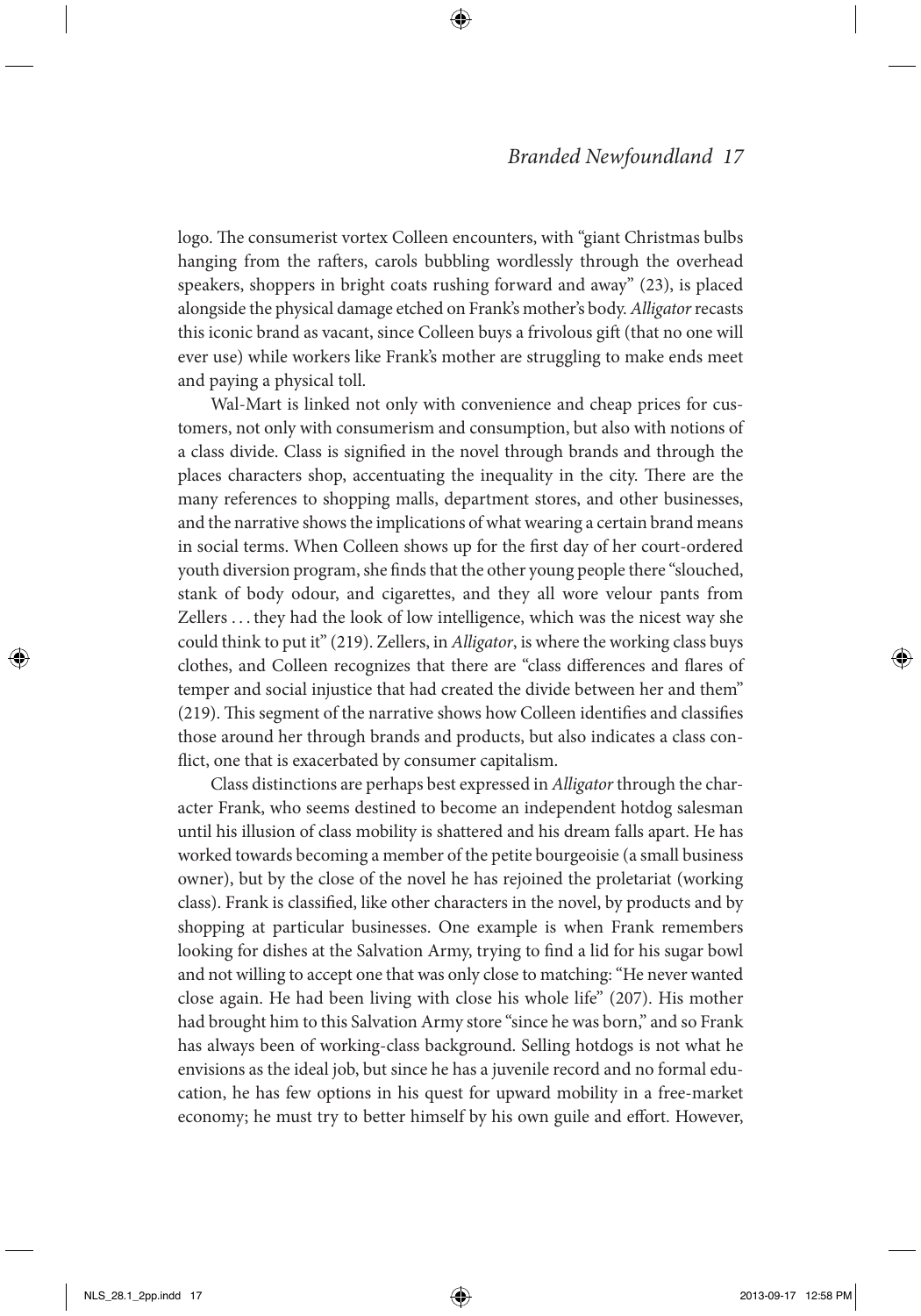Colleen, at one point in the narrative, steals money from Frank, and the narrative provides Frank's resentful internal monologue:

> She has never been in a welfare office. She had never had to get a brown paper bag from the breakfast program at school. She'd never been evicted from an apartment because her mother was three months behind on the rent. She had never eaten Kraft Dinner for supper unless she wanted to. She had never worn a windbreaker, one of three hundred, donated by a sports store to a shelter for battered women and distributed throughout the city to needy families, a windbreaker that became an immediately identifiable mark of poverty. (228)

Frank and Colleen may inhabit the same city, but their experiences are strikingly different. Colleen is from a relatively wealthy family, while Frank has grown up in poverty. His one indulgence among his meagre possessions, his waterbed purchased at Sears, "the most expensive bed you could buy" (17), is turned into a weakness when Valentin destroys it as a threat to extort money from Frank: "He pulled the covers off the waterbed and saw it had been slashed from the headboard to the footboard. One long gash" (216). Valentin, to add to the devastation, overturned the urn holding Frank's mother's ashes, the most important of his few "luxury" items in the room, so that "the ashes were soaking wet" (217). Frank remembers that "the urn had cost \$700. He doubted his mother had spent that much money on a luxury item ever in her life." Having all of his few things in his one small room, anything of value would make an easy target, and Frank is "aware of the bald simplicity of the act." Because he has invested so much of his sense of self in these consumer products, this destruction of property is a devastating blow and compels Frank to submit to Valentin, who exploits Frank's vulnerability, poverty, and working-class background.

The desecration of the urn and the destruction of the waterbed — the luxury items Frank thinks will make him part of the status quo — demonstrate to him that his social position has not improved, and that he is not the same as those he aspires to be. For Frank, the waterbed is a sign of status, though "the waterbed he saw, now that it had been slashed, was nothing more than a vanity" (217). The urn is, in a way, a final symbol of status for his mother and a way of validating her life and work. Frank keeps his mother's remains not only as a memorial, but also because "for whatever reason he felt the urn was company." The urn and the waterbed, as consumer products, are significant to Frank, and in this way the luxury items and products he owns come to form his subjectivity.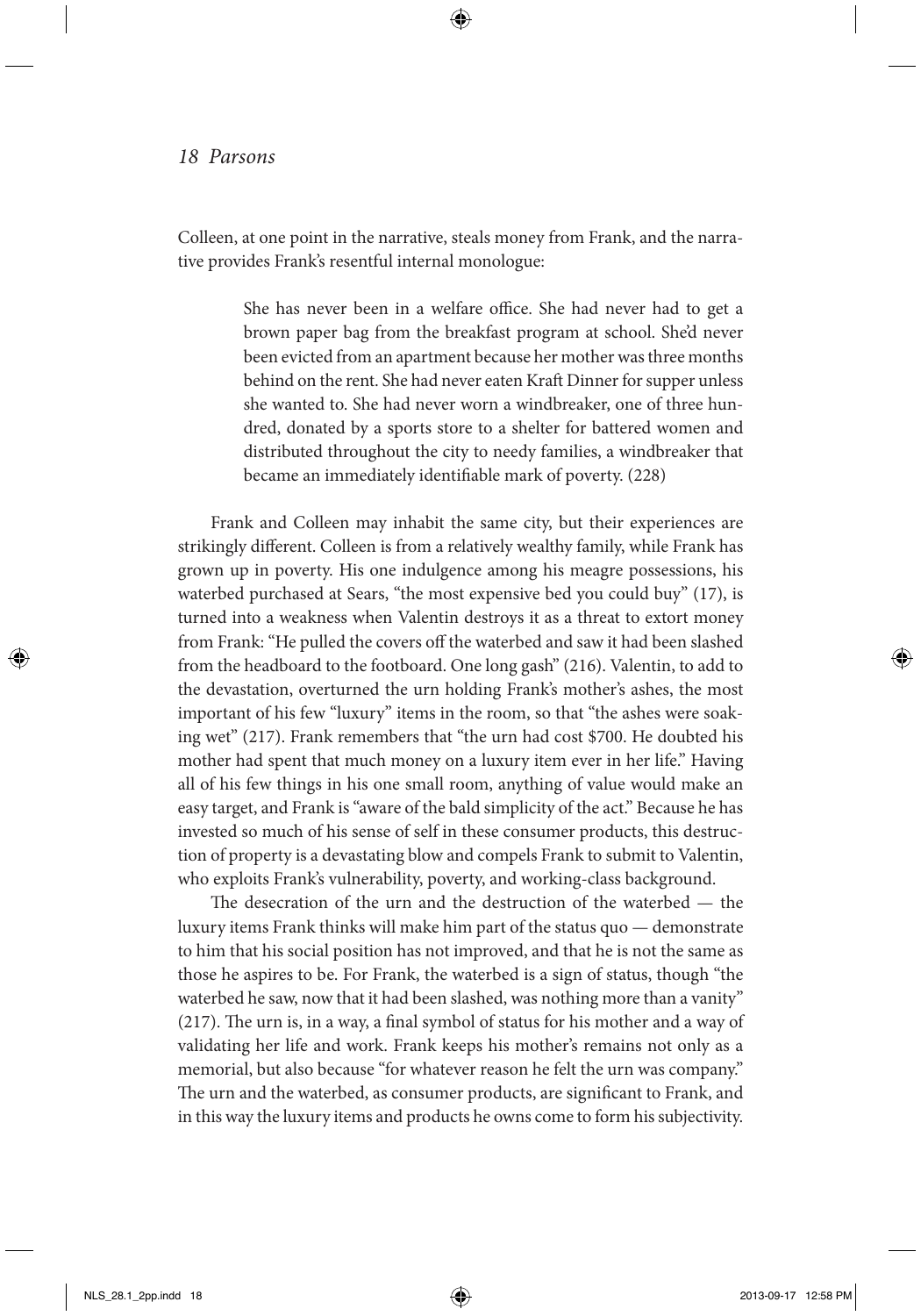This theme is reprised when Frank contemplates the purchase of a "wet bar" at Sears (141). Though he realizes he has no use for a wet bar, "he had to admit it was an impressive piece of furniture" (142). Ultimately, he decides it is an impractical luxury item for him to own and tells the Sears employee simply, "I don't want a wet bar." The salesperson's reply, one that is telling of the influence of consumerism on subjectivity, is that Frank has "potential," indicating that his potential will be realized by purchasing this item. The salesperson says that she and her fiancé "had been buying furniture for three years always with the same plan in mind, when they had enough to furnish a small apartment they'd get married" (142). Even the institution of marriage is shaped by material possessions and consumerism. Frank knows that he has no need for a wet bar, as he knew he had no reason to own a waterbed. However, he has, even if only unconsciously, already bought into a branded consumerist culture and it permeates his subjectivity.

The desired result of capitalism, whether speaking of branded products, companies, or cultural tourism, is to make money. Money is what drives capitalism and what further divides, identifies, and classifies the characters in *Alligator*. The title creature of the novel symbolizes money and consumer capitalism; the book, otherwise, has very little to do with alligators. Even when Colleen meets the alligator farmer, Loyola, he does not reveal very much to Colleen or to the readers about alligators. However, Loyola has a lot to say about another dominant force in the narrative:

> There is in the making of money a propelling forward. Energy is exerted and boardrooms come into being. They form themselves seconds before you open the door and if they are in Houston the walls are glass and there are seven or eight men in suits and a blast of sun that eradicates history. (250)

Loyola has a picture on his wall of himself and President Bush from a time when he gave the President a tour of the reserve, and says "he liked the man and he found himself agreeing with his decisions on Iraq" (245). Loyola is a businessman and is compelled to make money even though he "had no need for money other than the action of making it" (250). He believes that "money moves by instinct. . . . It will lie still and then it will move" (250), which describes the alligators and his sordid experience with their species. Money is likened to the movements of alligators — it has killer instincts — and aside from Loyola's observations on the reptilian characteristics of capital, there are numerous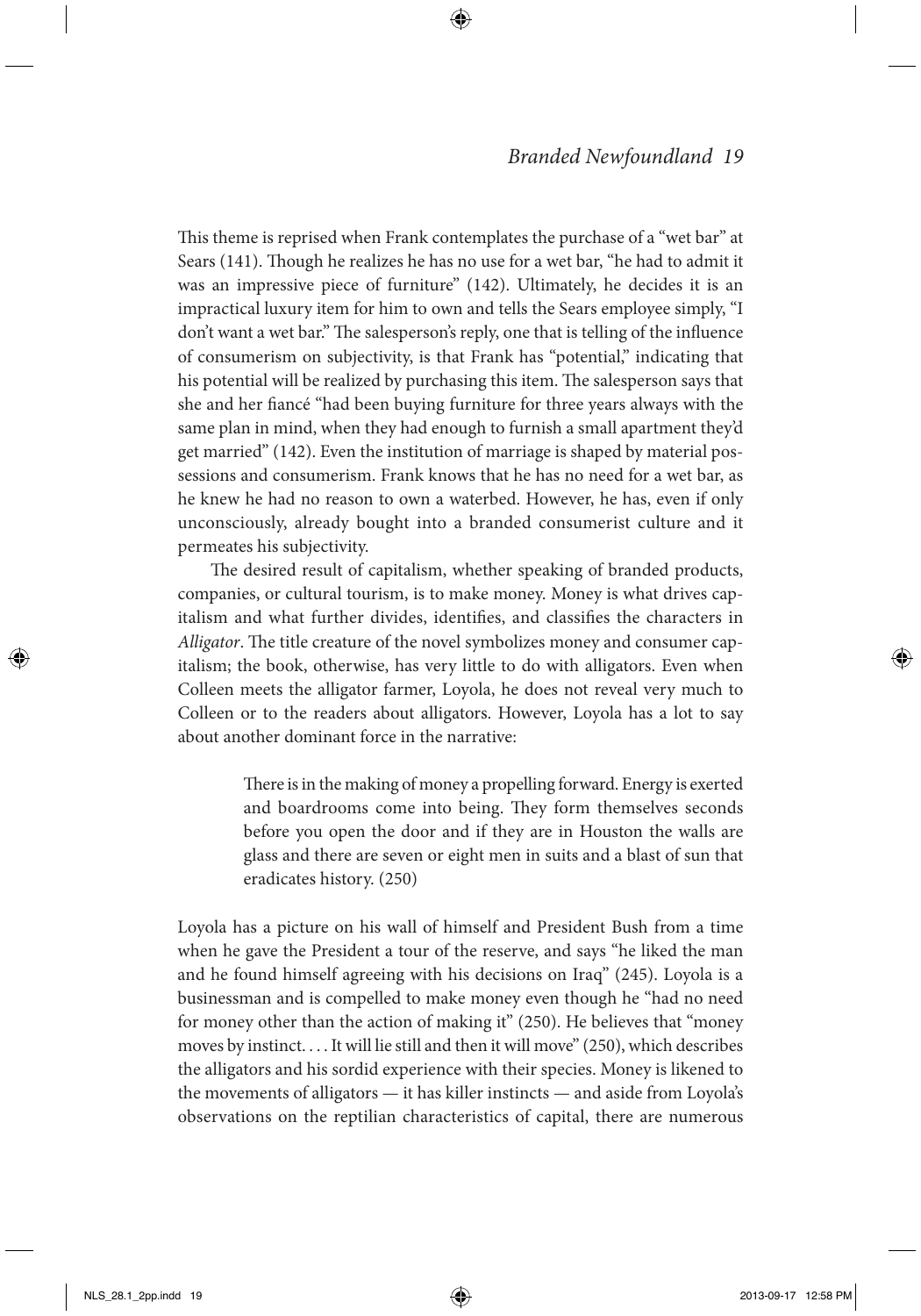references to money or to commerce more generally in the text. Some of these allusions include: "25¢ written in ballpoint pen" (206); "he was a person worth \$27 million" (200); and "the cash register tings and the drawer flies open and the coins in the slot slap against each other. . . . The ordinary noise of money changing hands" (205). The characters are all involved  $-$  even consumed  $$ with the accumulation of wealth, such as when Beverly is reminiscing on her past, "thinking about how close [she and her husband] had come to extravagant wealth" (98). Before David's death, "the two and a half years of wealth had been the best years of her life," and sometimes when she remembers how close they had come to extravagance, "the exercise gave Beverly pre-migraine symptoms [and] she vaguely associated the condition with the supernatural. When she felt a migraine coming she almost always bought a lottery ticket" (98). Beverly grieves not so much the memory of her dead husband as her loss of the accompanying wealth; this segment of the text indicates the impact consumerism has on Beverly, as she uses lotto tickets to sublimate her headaches. The many specific references to money throughout *Alligator* further highlight the pervasiveness of economic systems in the formation of subjectivity, but money is also shown to be a destructive force, something that reinforces inequalities and promotes materialism and greed.

*Alligator* also depicts a number of negative social consequences of this consumerist culture, one of which is that there must be victims, or, as Chafe (2008: 301) notes, "the characters can be placed in either of two categories predator or prey." The biggest victims in the narrative are those of poor or working-class backgrounds, yet even as characters prey on each other there seem to be no outright winners in *Alligator*, as little comes to fruition for any of them. Madeleine, for example, dies of a heart attack before completing her film. Ironically, the final section of the narrative depicts her "dying in a chair she bought at the Salvation Army" (306), waiting for a phone call to tell her "they've completed the winter shoot" (305). Valentin is incarcerated, and he knows that "wherever he was going he would never come back; he would never get out" (298). Colleen, while having come to some kind of acceptance of her stepfather's death, is wracked with guilt over the wrong she has done Frank, though he is not at all receptive to her pleas. Isobel, who is the recipient of the \$82,000 insurance settlement on her torched house, is still "off-kilter and afraid" and is still on the "pills she'd been taking" (293). However, it is Frank who most obviously falls prey to other characters' greed as the victim of Colleen's theft and the victim of both extortion and a more sinister plot by Valentin. He quite literally gets burned. Frank does not overcome these assaults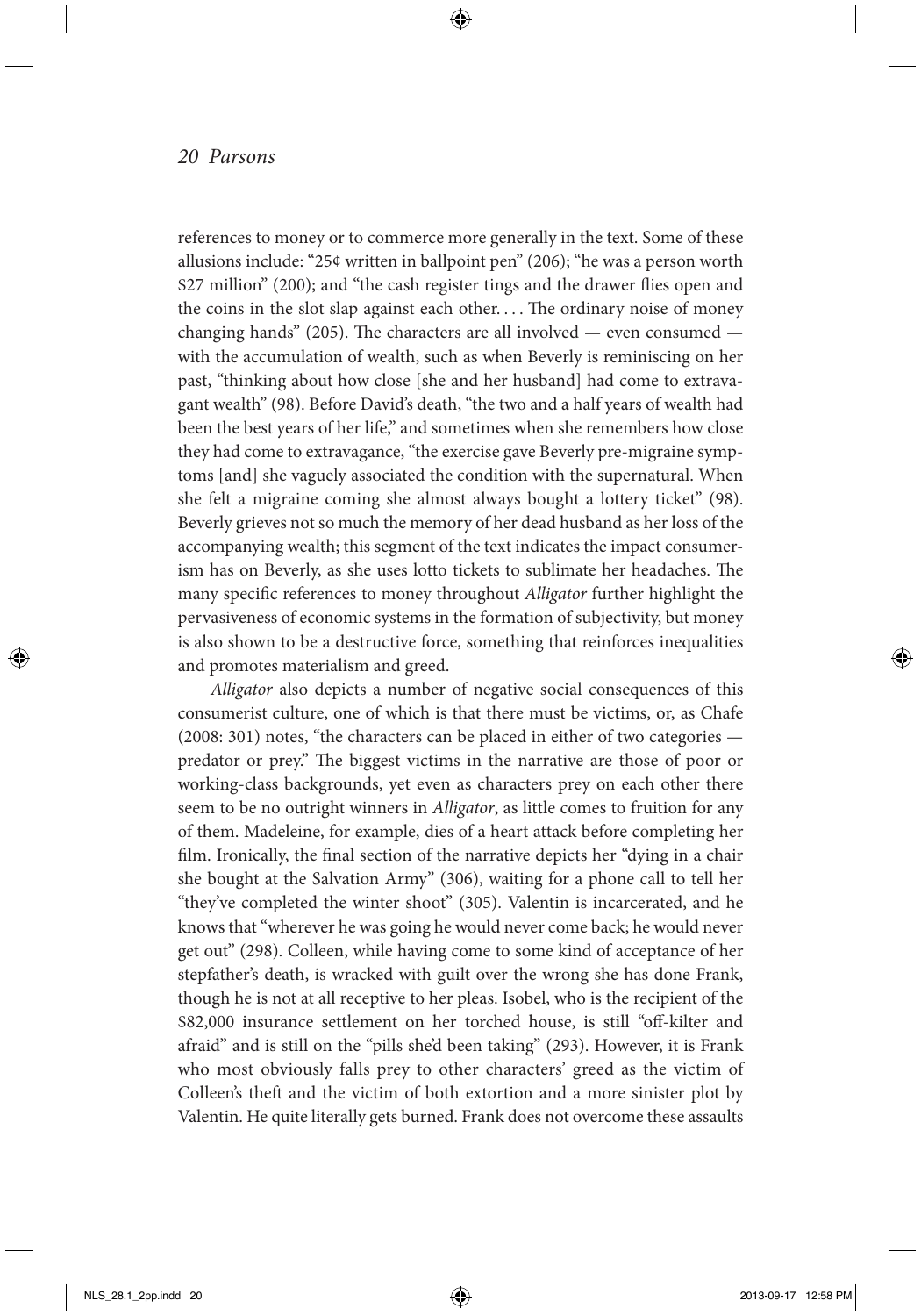in the narrative; and by the end of the novel Frank's situation has not improved markedly, except that he is staying well clear of Colleen. He is working at a minimum wage job, no longer selling hotdogs but "cutting business cards at the photocopy shop" (294). Frank has become totally disillusioned; indeed, it might be said that one commonality between the characters in the novel is a general sense of disillusionment and alienated subjectivity.

Perhaps the most tragic victim in the narrative is the unnamed "Inuit guy" (14) who lived in the same building as Frank. He was a drinker, and "they'd seen him with his cases of beer." Frank and Carol, the building's elderly caretaker, realized that "he was in trouble, but they'd tried to mind their own business. They'd listened to him shouting and crying in the middle of the night. . . . Then there had been no sign of him." The police show up and gain access to the room only to find his dead body. He has taken his own life. One of the police officers says to the other, "he's after hanging himself in here" (16). His suicide, his silencing in the narrative, speaks of the legacy of domination under which disempowered people struggle to live. Moore's use of a violently negative representation of Aboriginal people reinforces the tragic hypocrisy of branded Newfoundland. As with Mr. Harvey's disappearance, the unnamed Inuk's suicide is less a case of *Alligator* giving voice to liminal characters as to bearing witness to the silenced voices of liminal characters. Like Mr. Harvey, the Inuk is unable to enact a functional identity and is not able to conform to the structures of capitalist society. Because he is not productive, he suffers the ultimate marginalization, and his dead body is removed by the police. He embodies disillusionment and alienation taken to their extreme ends: the literal loss of subjectivity.

Some of the characters in *Alligator* are able to act out against the structures of capitalist society, while others find no outlet and submit to docility. Not only are they pacified and made docile by a dominant cultural ethos, but many of the characters actively subdue themselves: there are numerous references to self-medicating with drugs or alcohol. Valentin sells drugs, among other criminal enterprises, and is shown at one point waiting in a bar for an "OxyContin addict" (79). When the police finally raid his apartment they find "two beef buckets full of tiny bottles with rubber stoppers that were some sort of prescription drug" (287). Isobel is self-medicating and Valentin at one time observes that "her cupboards were full of pharmaceuticals" (75). Colleen's stepfather, David, in a phone call just before his aneurism, said that "he'd taken some kind of pill, something a woman had dropped in his drink" (103). Frank's mother is also anaesthetized near the end of her illness when she is given morphine (87),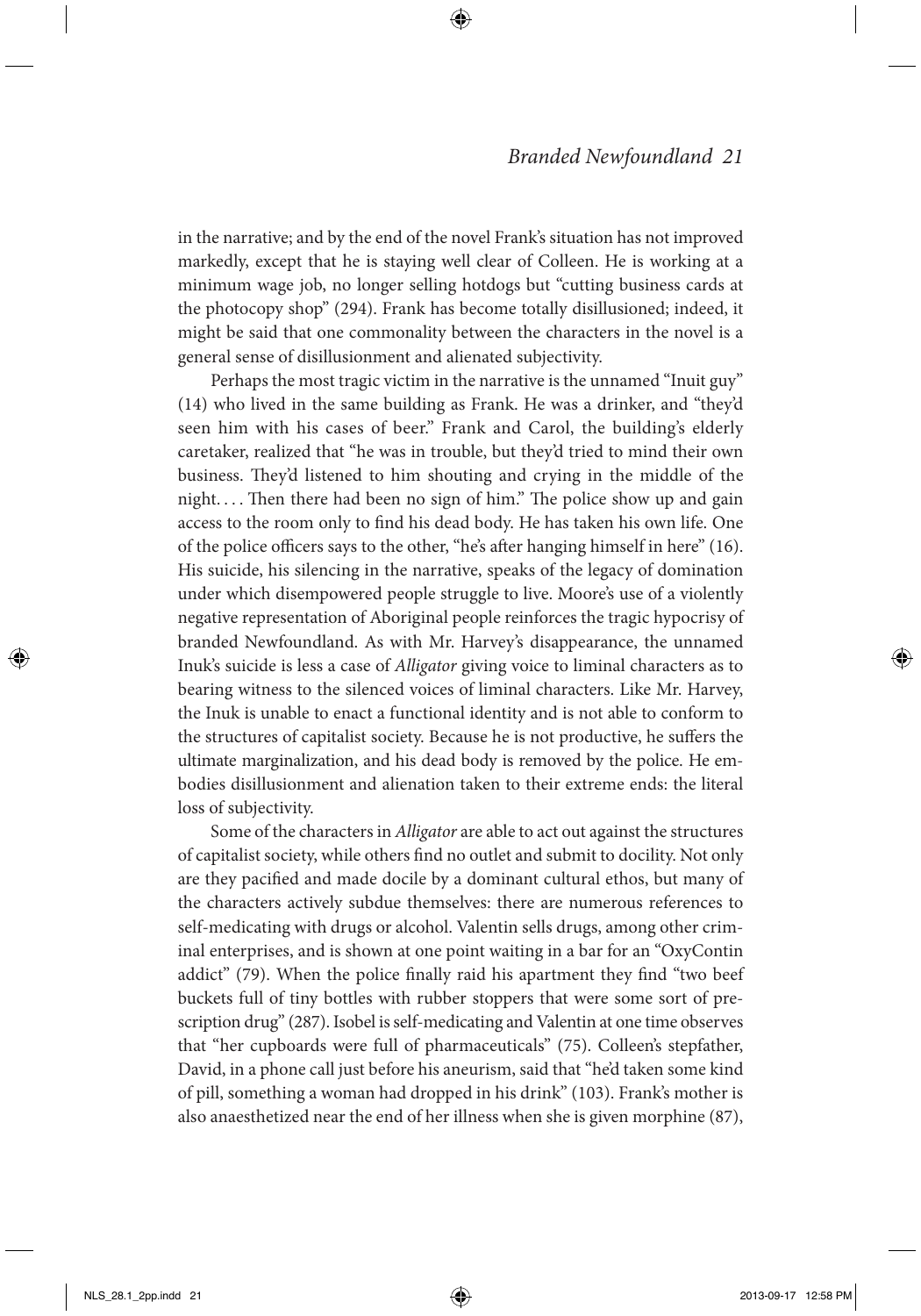though this medication is institutionally administered (or corporate), rather than a self-medication. Aside from drugs, there are also many references to alcohol and to characters drinking liquor. Colleen steals a bottle of vodka from the "liquor store at the mall" (120); Beverly drinks bottles of "homemade wine" (53); Valentin, while waiting to make a drug deal, "drank the last shot and ordered five more" (79); and the unnamed Inuk is a heavy drinker. Drugs and alcohol are another form of anaesthetic, paralleling Moore's comments on the branding of Newfoundland culture as an anaesthetizing impulse. Just as branding brings about a disillusioned culture, references to drugs and alcohol demonstrate the pervasive effects of disillusionment and alienation triggered by consumerist influence on subjectivity.

With so much inequality and victimization associated with systems of consumer capitalism, it comes as a surprise that some characters are not completely subdued and are able to act out. Even Frank, who is generally more reserved, has an outburst on the day Colleen stole his life savings: "he gouged his key into the side of the landlord's Jaguar and dragged it from the taillight all the way to the headlight feeling the paint crust against the tip of his key" (229). His act is one that inflicts an economic injury against the landlord, who is branded by the luxury car he is able to afford. Frank's keying the car is also, in some respects, a futile act, as the Jaguar will be repainted and the incident will not have any real impact on the victim. Even though this violent act is relatively small, it still constitutes a move away from societal norms and could be framed as a crime (vandalism or destruction of property). Valentin, a self-titled "thug" (72), is the epitome of the criminal element of society. His greed and his desire to get ahead at all costs are deeply rooted in his disillusionment with society, and his rationale for theft and extortion is that he "was convinced that the way to escape a dark fate was never to stand still . . . when the signs advised action" (79). Valentin's protest against capitalist society is expressed in crime, and though he is in no sense heroic, his viciousness is a pragmatic response to a society from which he is marginalized and shunned. After asking for a "loan" of \$1,000, Valentin shares some advice with Frank that brings to light his modus operandi: "I like you because you are a businessman. You are like me. This is what we have to understand: there is a system but it is like a suspension bridge, it has give. People like us must exploit the give" (227). The climax of his thread in the narrative occurs when Valentin decides the time is right to burn down Isobel's house in order to gain access to the insurance money. Valentin drugs Frank and leaves him unconscious in the living room of the burning house, with the idea that "if his body was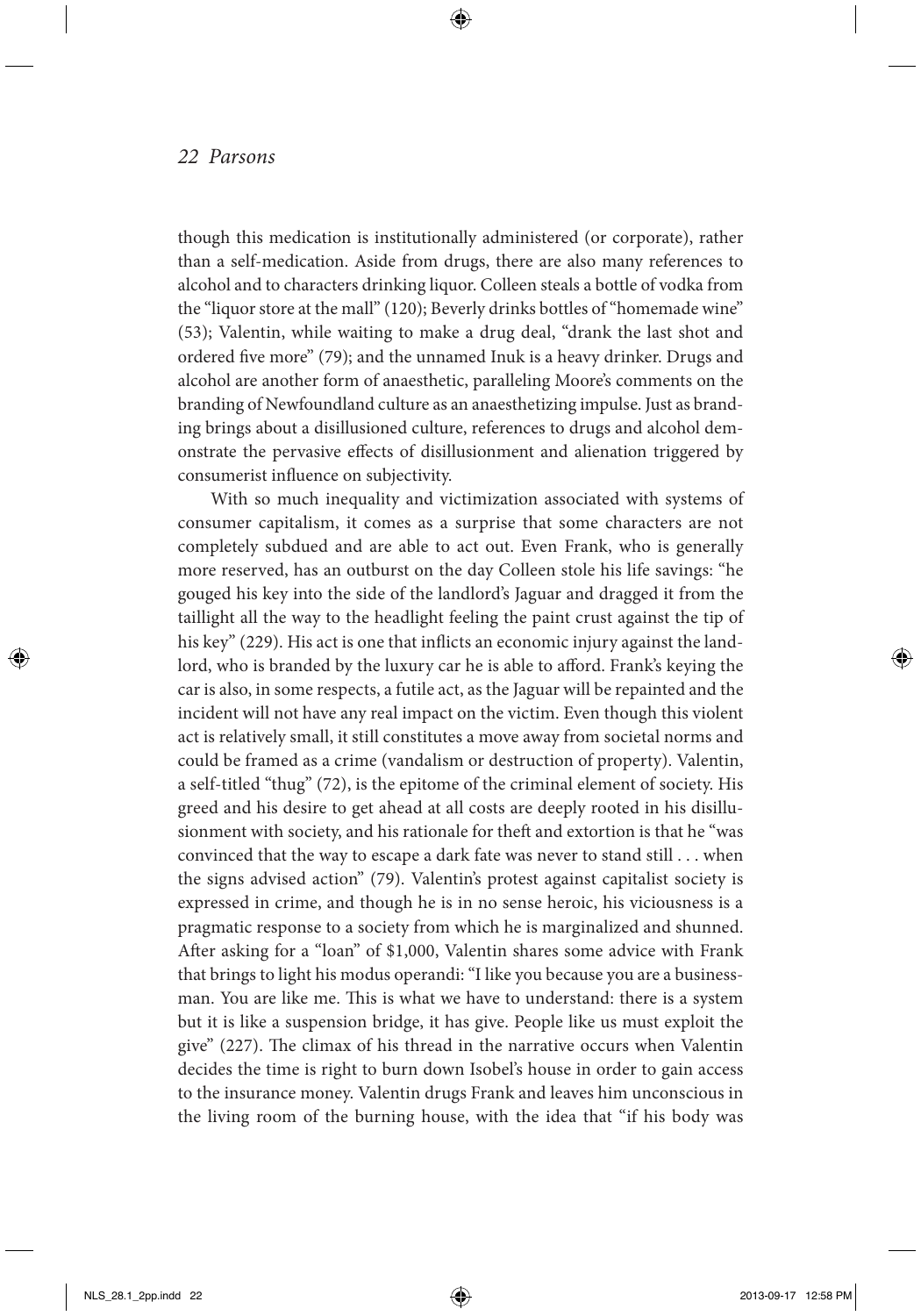found after the fire, the police would think he had started it" (271). Frank is a disposable subject, similar to the unnamed Inuk and Mr. Harvey. He is supposed to be Valentin's cover; however, Frank foils the plot when he comes to in the burning house, "made a ball of himself and he flung that ball at the window" (280). If not for this miraculous escape, Valentin's crime would have been the only "successful" act of protest in the narrative. However, as he is arrested and jailed, like Frank's act of keying the car, his protest is a futile one.

The most apparent act of protest against consumer capitalism is Colleen's sabotaging the bulldozers. The crime is another act of futility as Colleen's victim, "Mr. Duffy of the destroyed bulldozers" (170), decides after meeting her at the courthouse that "he had no intention of giving Colleen Clark's vandalism another thought" (171), and the logging machinery would simply be repaired. The biggest problem for him when Colleen sabotages the bulldozers is that "it would take a few days to replace the machines [and] there would be men who would be paid to sit around and do nothing" (68). By enacting her protest, Colleen resists what she sees as the imposed patterns of production and consumption, though her rationale for doing so is dubious. Colleen's deviant act, and her revulsion against clear-cutting, is influenced by her idolizing a Californian environmentalist, Julia Butterfly Hill, of whom she makes "a model or a saint" because she had "lived in a tree in the middle of a clear-cut in northern California" (167). Colleen feels motivated to undertake "eco-terrorism," and sneaks into the clear-cut at night and pours sugar into the gas tanks of the machines. The targets of Colleen's attack, the bulldozers, quite literally cover the text. There are numerous references to them, often quite innocuous, but the proliferation of references is a persistent reminder that there is heavy machinery at work behind the scenes of the narrative. Bulldozers connect to a discourse of consumerism as they are iconic of production; however, they are a destructive force, signifying the rampage of consumerism against the environment.

Although Colleen's motivation is less than fully informed, she is, nonetheless, the character who comes closest to enacting authentic resistance. Her refusal to be docile can be understood as a form of anti-capitalist protest. Two instances of the word "eco-terrorism" from the narrative may shed some light on the connections Moore seems to be implying:

> Eco-terrorists had kidnapped her daughter and turned her from her mother and everything she'd ever been taught, such as being polite at all costs, using cloth napkins, wiping the sink if there's toothpaste crusted on it, achieving excellent marks at school, avoiding sexual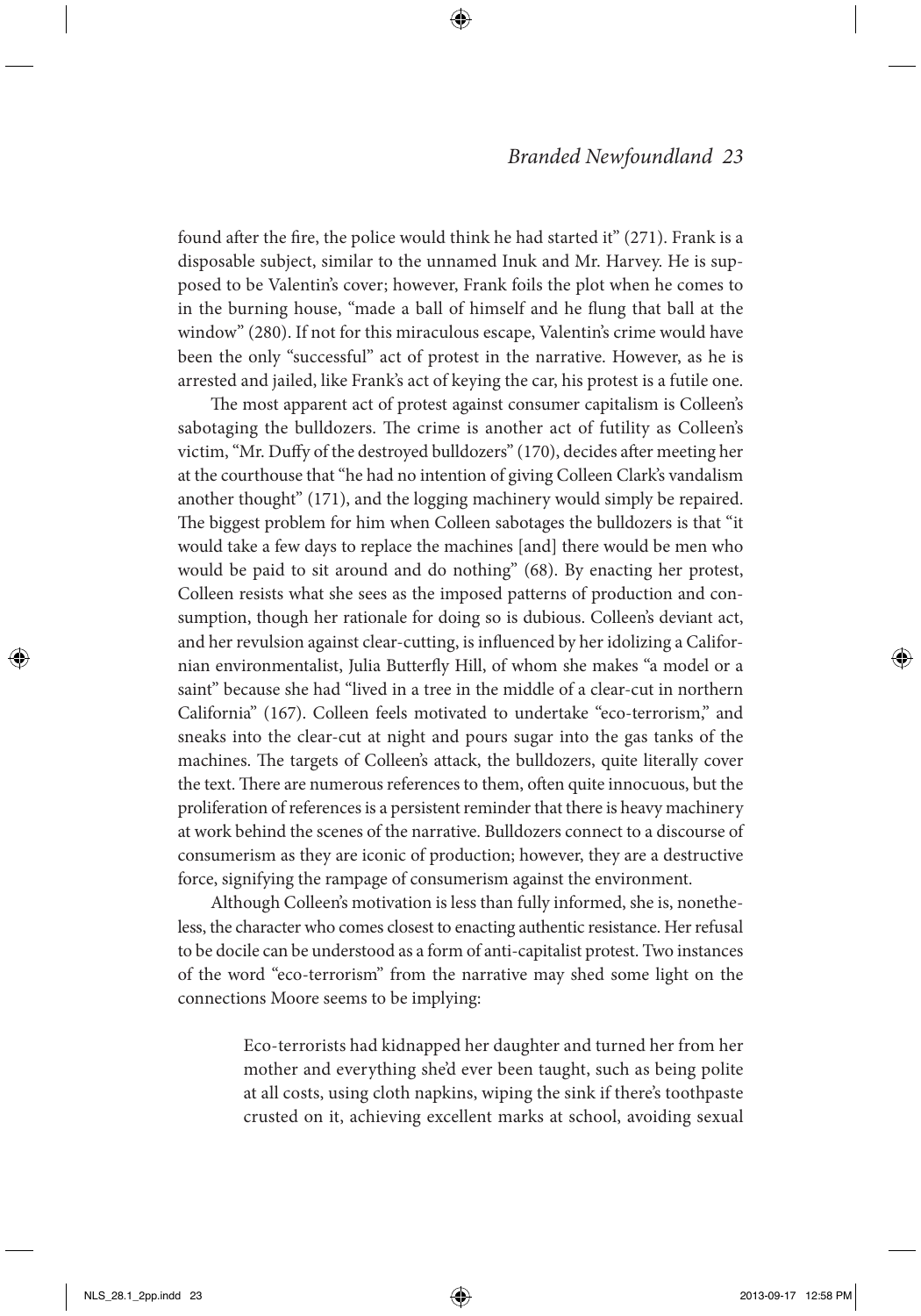intercourse, and oral sex in the back of the school buses, which is the rage, recycling, and eating what's on your plate — all of this had been erased. (48)

This first notion of eco-terrorism is cast in a rather naive light; however, another instance of the word is more telling of its implications:

> Colleen had been saying eco-terrorism, but Beverly had not been listening. Colleen had been saying change the world, the plight of animals, the environment, radioactive waste, the World Trade Organization. She had said Seattle, she had said Quebec City. She had been going on, but Beverly had not listened.

Are you listening? Colleen kept asking. Beverly had said about new shoes. We should get you a nice pair of shoes, Beverly had said. (54)

When Colleen voices her concerns about the state of world affairs, about the movements that oppose a rich-versus-poor world, Beverly's answer to her daughter is "we should get you a new pair of shoes." For Beverly, buying things is the anaesthetic, and her tendency to pacify through purchase and possessions is why she is blind to the reason her daughter acts out.<sup>7</sup> Through her apathy Beverly teaches Colleen apathy, and teaches her to use consumer products to sublimate, such as when Colleen is in a car accident and "tried to think of the shoes" she had worn to her stepfather's funeral in order to calm down (151).

However, Colleen is not altogether pacified. She refuses to be docile, and though her decisions and actions are not always admirable, the one thing that can be said of her is that she acts. More than any other character in the text Colleen embodies the protest against the disillusionment and alienation of a consumerist society. She is a lapsed capitalist, who finds she is holding an anarchist flag. Yet it must be said that her protest, like the others noted above, is ultimately unsuccessful because the capitalists, embodied in Mr. Duffy, regard her resistance with benign neglect. Furthermore, at the close of the narrative there is no indication that Colleen has come to a functional identity; although she experiences a kind of metamorphosis and is finally able to feel empathy for Frank, it remains to be seen if this is a form of liberation or instead an acceptance of her role in capitalist society. If the latter, one would have to say Moore has simply set her on a path to the evolution of alienation and disillusionment in a branded, money-hungry world.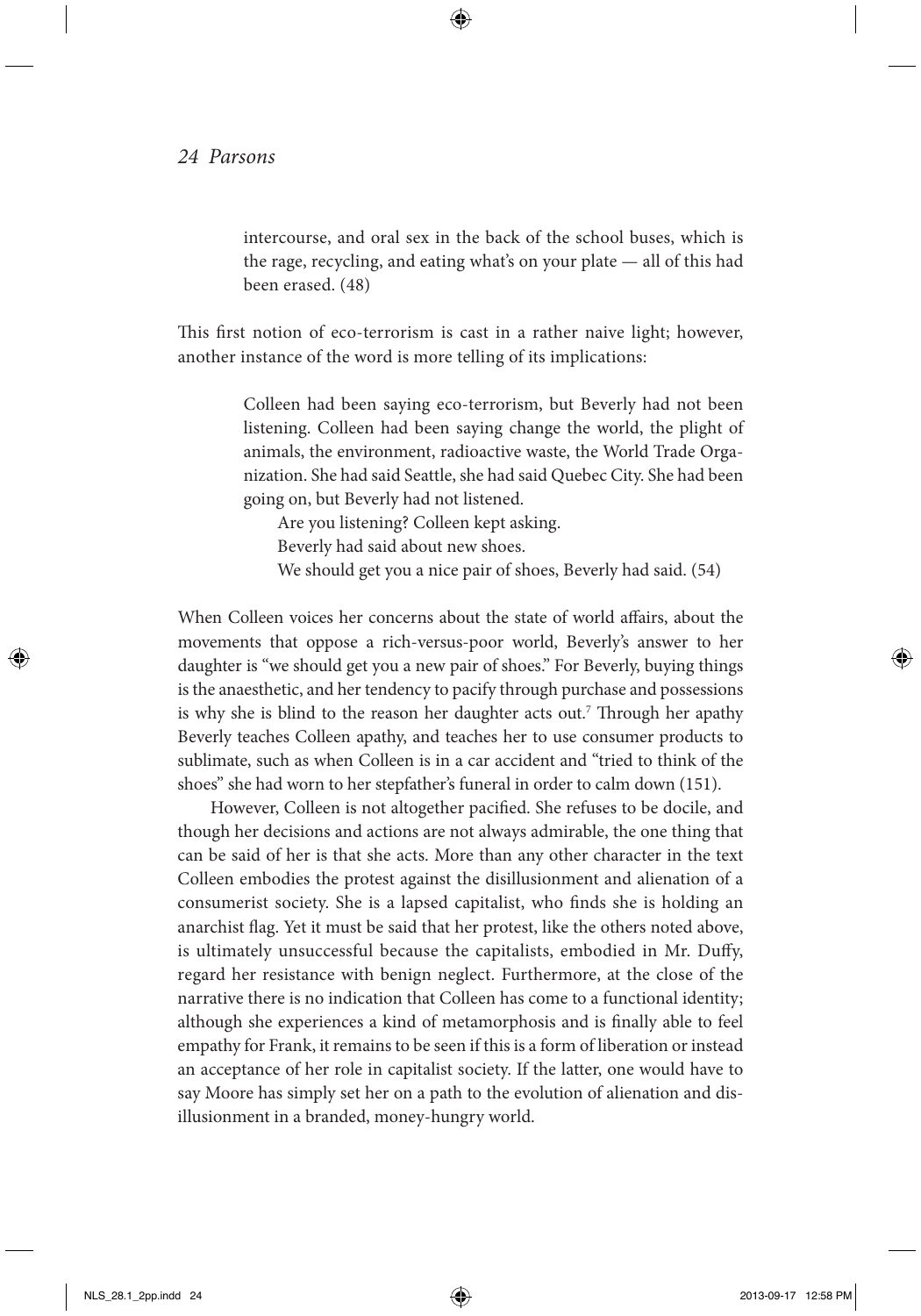#### **CONCLUSION**

*Alligator* offers an idealized model of the mechanisms and effects of consumer capitalism. The text highlights the effects of selling out a society and the stark realities of a consumerist social order. By subverting the iconography of branded Newfoundland, and by showing the price paid by those who live in a supposedly self-propelling consumerist society, *Alligator* takes a critical stance on the effects of consumer capitalism and suggests it is a destructive force in Newfoundland. With respect to the characters' lives, it leads to materialism, inequality, disillusionment, and social decay. However, the maintenance of an image of pluralistic society is the prerogative not only of individuals but of society as a whole, and those not conforming to the paradigm are marginalized and made abject. Consumer capitalism, metaphorically, feeds on its own children, as the characters in *Alligator* are essentially consumers, and none are involved with primary or secondary modes of production. One wonders if there is economic life in this fictional St. John's at all, as the most apparent depiction of production is the omnipresence of bulldozers, knocking down trees, presumably to make way for subdivisions.

Finally, the novel comes back to feed on itself. It resists branded Newfoundland, but only by entirely embracing capitalist consumer culture. Although *Alligator* offers a scathing critique of consumerism, the novel is nonetheless a consumer product, branded for the marketplace. This does not necessarily make resistance tokenistic, since the novel resists by appropriating the resources and means available. The novel works against the system from within it, as a kind of literary culture jam. In this case, resistance is best expressed in the subversion of branded Newfoundland and the stark depiction of consumerist culture and its outcomes. Even as *Alligator* critiques capitalist systems, it remains true to the branded culture it reproduces, offering no recourse to ideological structures outside capitalism.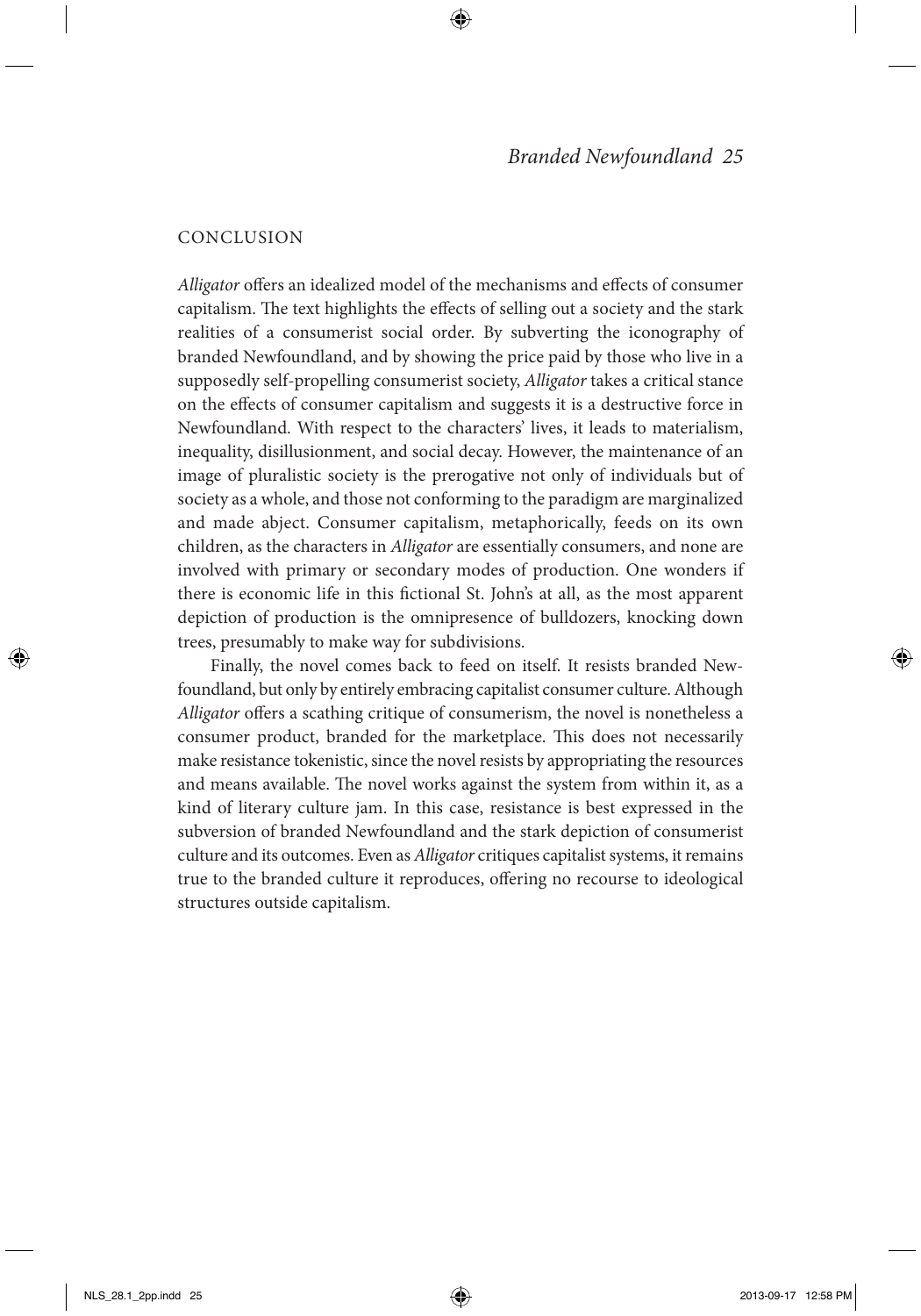#### **NOTES**

- 1 Recently the campaign has turned to digital media as well. See, for example, the province's tourism website: <www.newfoundlandlabrador.com/>.
- 2 F.T. Marinetti, *Selected Writings*, ed. R.W. Flint (London: Secker and Warburg, 1972).
- 3 Thomas Mann, *The Magic Mountain*, trans. H.T. Lowe-Porter (New York: Knopf, 1927).
- 4 Located in downtown St. John's near the harbour, George Street is entirely bars, restaurants, and nightclubs and is a popular destination for tourists and locals alike. Until the 1970s the street was filled with mechanic shops and tinsmiths. For more on George Street, see PHB Group (2007).
- 5 Newfoundland has become a regular port of call for a growing number of cruise lines. The provincial government reported that during the 2010 cruise ship season a total of 133 vessels made scheduled stops, bringing with them an estimated 22,100 visitors: <www.economics.gov.nl.ca/E2011/TravelAndTourism.pdf>.
- 6 Bishop Michael Anthony Fleming (1792-1850) was an important figure for the Irish Catholic population of Newfoundland. For more on Fleming, see Cadigan (2009: 98-124).
- 7 Tracy Whalen (2008) offers an interesting counterpoint to the reading offered here, noting that while the characters are at times absent (for example, Beverly not listening to Colleen) the novel is punctuated by extreme moments of presence in which characters experience a deep connection (such as Beverly's empathy, as expressed in the scene in Atlantic Place). Whalen examines this immediacy and presence in relation to Moore's hyper-realistic style, suggesting this is a potentially redemptive move in the face of disillusionment.